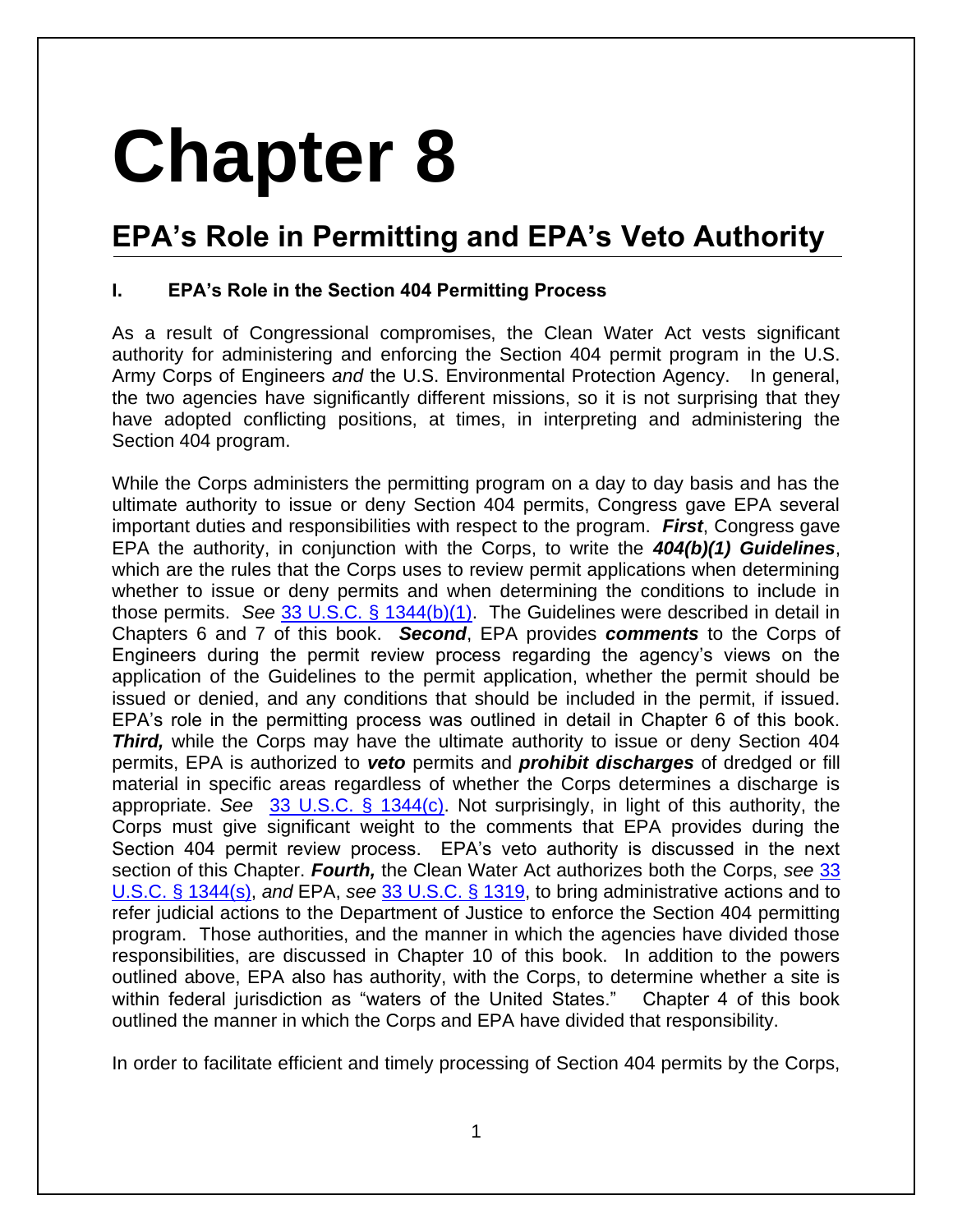Congress directed EPA and the other agencies routinely involved in review of those permits to enter into agreements with the Corps to "minimize ... duplication, needless paperwork, and delays in the issuance of [Section 404] permits." *See* [33 U.S.C. §](http://www.law.cornell.edu/uscode/text/33/1344)  [1344\(q\).](http://www.law.cornell.edu/uscode/text/33/1344) The agreement that EPA entered into with the Corps also includes dispute resolution provisions to address the inevitable disagreements between the agencies in the permit review process. The Section 404(q) MOA and dispute resolution processes are discussed in the next section of this Chapter.

#### **II. EPA's Veto Authority**

#### **A. Authority and Procedures**

Although Section 404(c) is often referred to as EPA's "veto" authority, that provision grants EPA broader authority to limit discharges of dredged of fill material than simply the authority to "veto" a Section 404 permit. Section 404(c) provides:

The Administrator is authorized to prohibit the specification (including the withdrawal of specification) of any defined area as a disposal site, and he is authorized to deny or restrict the use of any defined area for specification (including the withdrawal of specification) as a disposal site, whenever he determines, after notice and opportunity for public hearings, that the discharge of such materials into such area will have an unacceptable adverse effect on municipal water supplies, shellfish beds and fishery areas (including spawning and breeding areas), wildlife, or recreational areas.

[33 U.S.C. § 1344\(c\).](http://www.law.cornell.edu/uscode/text/33/1344) Thus, while EPA usually uses its Section 404(c) authority to veto permits issued by the Corps, the agency has the authority to *prohibit, deny, restrict,*  or *withdraw* the specification of an area as a disposal site in a variety of contexts. EPA retains that authority even if a State takes over administration of the Section 404 permit program. *See* [40 C.F.R. § 231.1.](http://www.law.cornell.edu/cfr/text/40/231.1)

#### **1. Section 404(q) and Elevation of Permit Disputes**

Although EPA has only exercised its Section 404(c) authority 13 times in the history of the Section 404 program, *see* [U.S. Environmental Protection Agency,](https://www.epa.gov/cwa-404/chronology-cwa-section-404q-actions)  *[Chronology of 404\(c\) Actions,](https://www.epa.gov/cwa-404/chronology-cwa-section-404q-actions)* it usually

**Resources** [EPA/Corps 404\(q\) MOA](https://www.epa.gov/cwa-404/cwa-section-404q-memorandum-agreement-between-epa-and-department-army-text)  [EPA 404\(q\) fact sheet](https://www.epa.gov/sites/default/files/2016-03/documents/404q_factsheet.pdf) [Chronology of 404\(q\) elevations](https://www.epa.gov/cwa-404/chronology-cwa-section-404q-actions)  [EPA web page of 404\(q\) resources](https://www.epa.gov/cwa-404/dispute-resolution-under-cwa-section-404q)

exercises it to "veto" a permit that the Corps is about to issue or has issued. In most cases, EPA has raised concerns about the permitted activity during the comment period, before the Corps has decided to issue the permit.

EPA permit vetoes are rare. In the vast majority of cases, EPA and the Corps work out any disagreements that they have regarding the issuance or denial of a permit, and the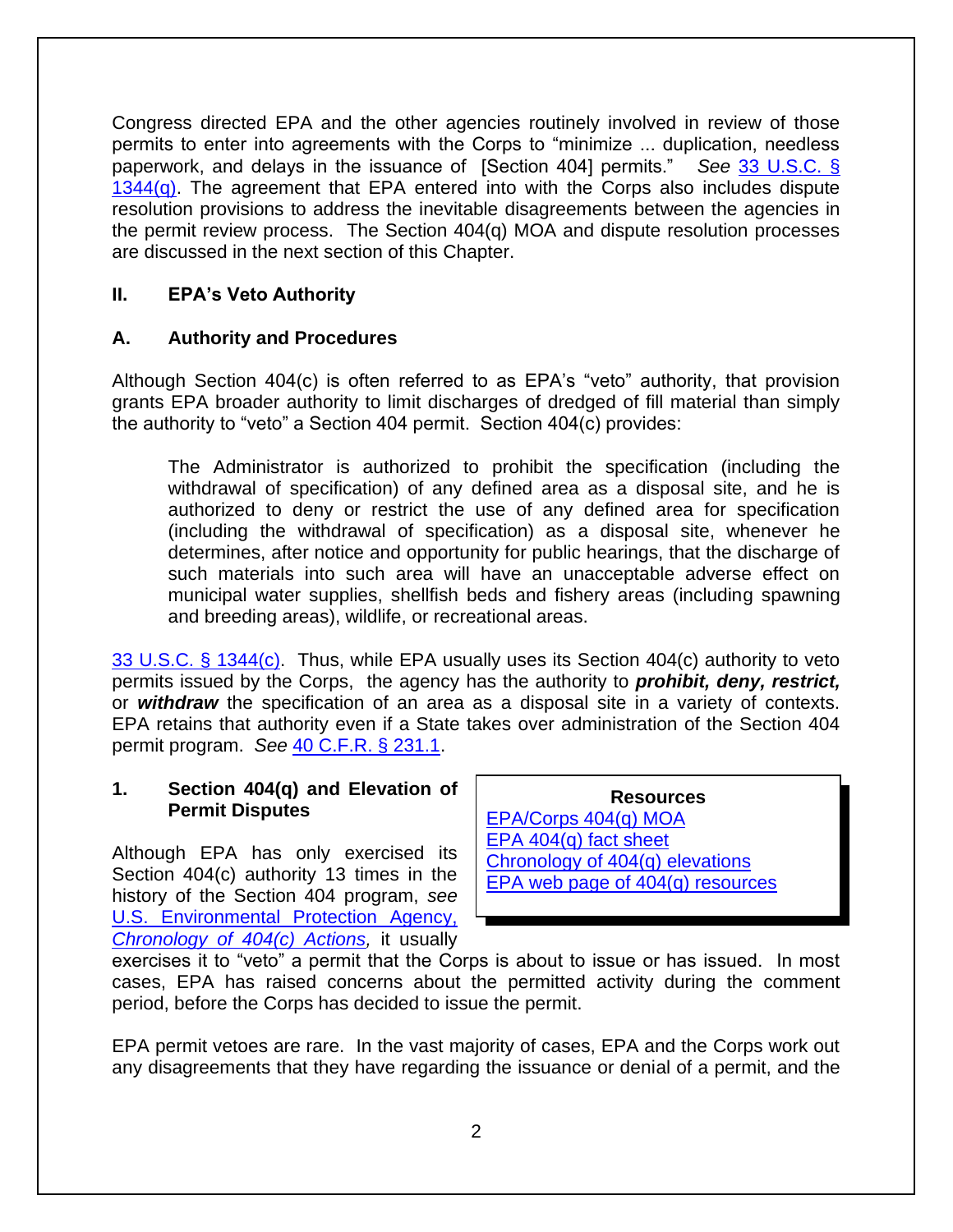conditions to be included in a permit, at the field level. However, when disputes arise between the agencies at the field level, the disputes can be "elevated" to higher levels within the agencies for resolution pursuant to a Memorandum of Agreement that EPA and the Corps signed in 1992 to comply with Section 404(q) of the Clean Water Act. *See* [U.S. Environmental Protection Agency &](http://www.epa.gov/cwa%20404/clean%20water%20act%20section%20404qmemorandum%20agreement) U.S. Army Corps of Engineers, *[Memorandum of Agreement: Clean Water Act Section 404\(q\) \[hereinafter "1992 MOA"\].](http://www.epa.gov/cwa%20404/clean%20water%20act%20section%20404qmemorandum%20agreement)* 

Under the MOA, if EPA is concerned that a project *may* result in "substantial and unacceptable impacts to "aquatic resources of national importance" (ARNI), regional representatives of the agency must notify the Corps' District Engineer about those concerns during the comment period for the permit for the project. *Id.* ¶ IV.3.(a). In determining whether a site is an ARNI," EPA examines the economic importance of the resource, its rarity or uniqueness, and/or the importance of the resource to the protection, maintenance or enhancement of the quality of the nation's waters. *See* [U.S.](https://www.epa.gov/cwa-404/dispute-resolution-under-cwa-section-404q)  Environmental Protection Agency, *[Section 404\(q\) Dispute Resolution Process](https://www.epa.gov/cwa-404/dispute-resolution-under-cwa-section-404q)*. If EPA and the Corps cannot work out their differences, the EPA Regional Administrator can send a letter to the Corps District Engineer (within 25 days after the comment period ends), indicating that the project *will* have substantial and unacceptable impacts to an ARNI. *See [1992 MOA](https://www.epa.gov/cwa-404/cwa-section-404q-memorandum-agreement-between-epa-and-department-army-text)* ¶ IV.3.(b).

If the Corps plans to issue the permit for the project regardless of EPA's concerns, the District Engineer must notify the EPA Regional Administrator, and the Regional Administrator can ask EPA headquarters (EPA Assistant Administrator) to request review (elevation) of the dispute by the Corps' headquarters (Assistant Secretary of the Army (Civil Works)). *Id.* ¶ IV.3. Although the Corps will not issue the permit during the elevation review process, the Assistant Secretary of the Army (Civil Works) can ultimately decide that the permit should be issued after reviewing the dispute. *Id.* The Assistant Secretary might also decide that the permit should not be issued, or that it should be issued with specific conditions, and might provide case specific guidance for the agency. *Id.* When the Assistant Secretary makes a decision, the Assistant Secretary should immediately notify EPA's Assistant Administrator. *Id.* If the Corps determines that it will issue the section 404 permit regardless of EPA's concerns, EPA must then decide whether to begin the Section 404(c) veto process.

Just as it is unusual for EPA to veto a Corps permit, it is unusual for EPA and the Corps to be unable to resolve their differences regarding a permit application at the regional level. While the Corps processes approximately 60,000 permits per year, EPA has only sought elevation of Corps permits 11 times in the 20 years since the agencies entered into the Section 404(q) MOA, and 8 times before they signed the MOA. *See* [U.S.](https://www.epa.gov/cwa-404/dispute-resolution-under-cwa-section-404q)  Environmental Protection Agency, *[Section 404\(q\) Dispute Resolution Process](https://www.epa.gov/cwa-404/dispute-resolution-under-cwa-section-404q)*.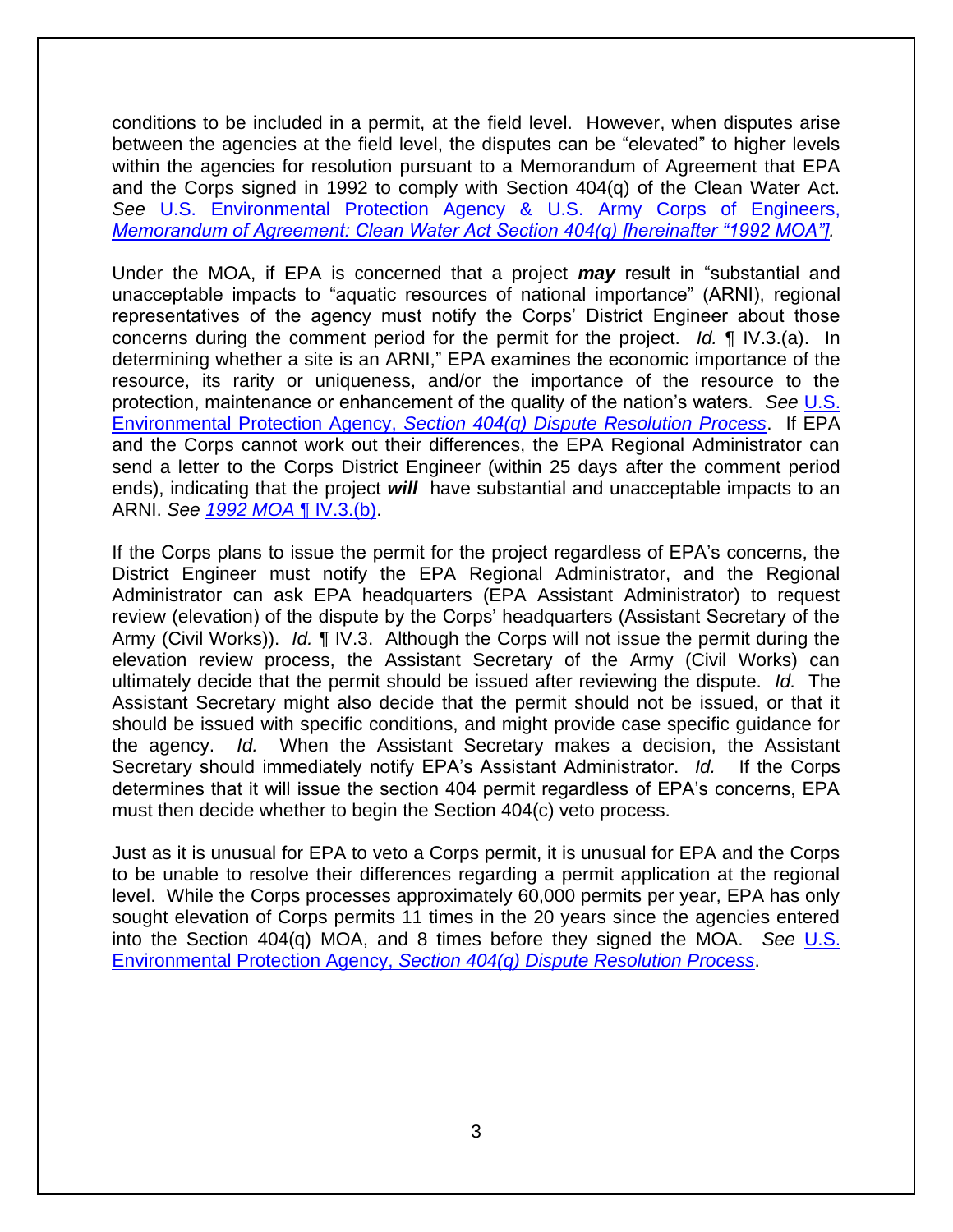#### **Research Problems**

EPA posts the permit elevation requests from regional offices to headquarters and the subsequent correspondence between EPA headquarters, the region and the Army on its website. Based on the information posted there, please answer the following questions:

1. How many times, after the EPA and Corps of Engineers entered into the 1992 MOA to implement Section 404(q), has EPA headquarters declined to pursue the request of a Regional Office of EPA to elevate a permit dispute? Please identify the permits at issue in those cases.

2. Did the Corps ultimately issue or deny a permit for the Breckenridge Ski Area in Colorado when EPA's Assistant Administrator for Water requested review of the permit?

3. According to EPA, how many acres of wetlands would be adversely impacted by the project authorized by the permit for the Florida Power Corporation near Tampa, Florida?

#### **2. Section 404(c) Procedures**

Section 404(c) requires EPA, before making a decision to prohibit, deny, restrict, or withdraw specification of an area as a disposal site, to consult with the Corps. *See* [33 U.S.C. § 1344\(c\).](http://www.law.cornell.edu/uscode/text/33/1344)

**Resources**

[EPA Section 404\(c\) regulations](https://www.epa.gov/cwa-404/part-231-section-404c-procedures-under-cwa)  [EPA Section 404\(c\) fact sheet](https://www.epa.gov/sites/default/files/2016-03/documents/404c.pdf) [Chronology of EPA Section 404\(c\)](https://www.epa.gov/cwa-404/chronology-cwa-section-404c-actions)  [actions](https://www.epa.gov/cwa-404/chronology-cwa-section-404c-actions)

The statute also requires EPA to "set forth in writing and make public [the] ... findings and reasons" for making those decisions. *Id*. EPA has adopted regulations to implement those requirements. *See* [40 C.F.R. Part 231.](http://www.law.cornell.edu/cfr/text/40/part-231) The regulations outline a three step process that applies regardless of whether EPA is vetoing a permit or prohibiting, denying, restricting, or withdrawing specification of a disposal area in other contexts. *See* [40 C.F.R. § 231.1.](http://www.law.cornell.edu/cfr/text/40/231.1) Normally, though, EPA uses its 404 (c) authority when the agency and the Corps have not been able to work out disagreements regarding a Section 404 permit application and the Corps has issued a notice that it intends to issue the permit. The elevation process and the 404(c) process are separate processes, and there is no requirement that EPA attempt to resolve disagreements with the Corps through formal elevation before commencing the 404(c) process.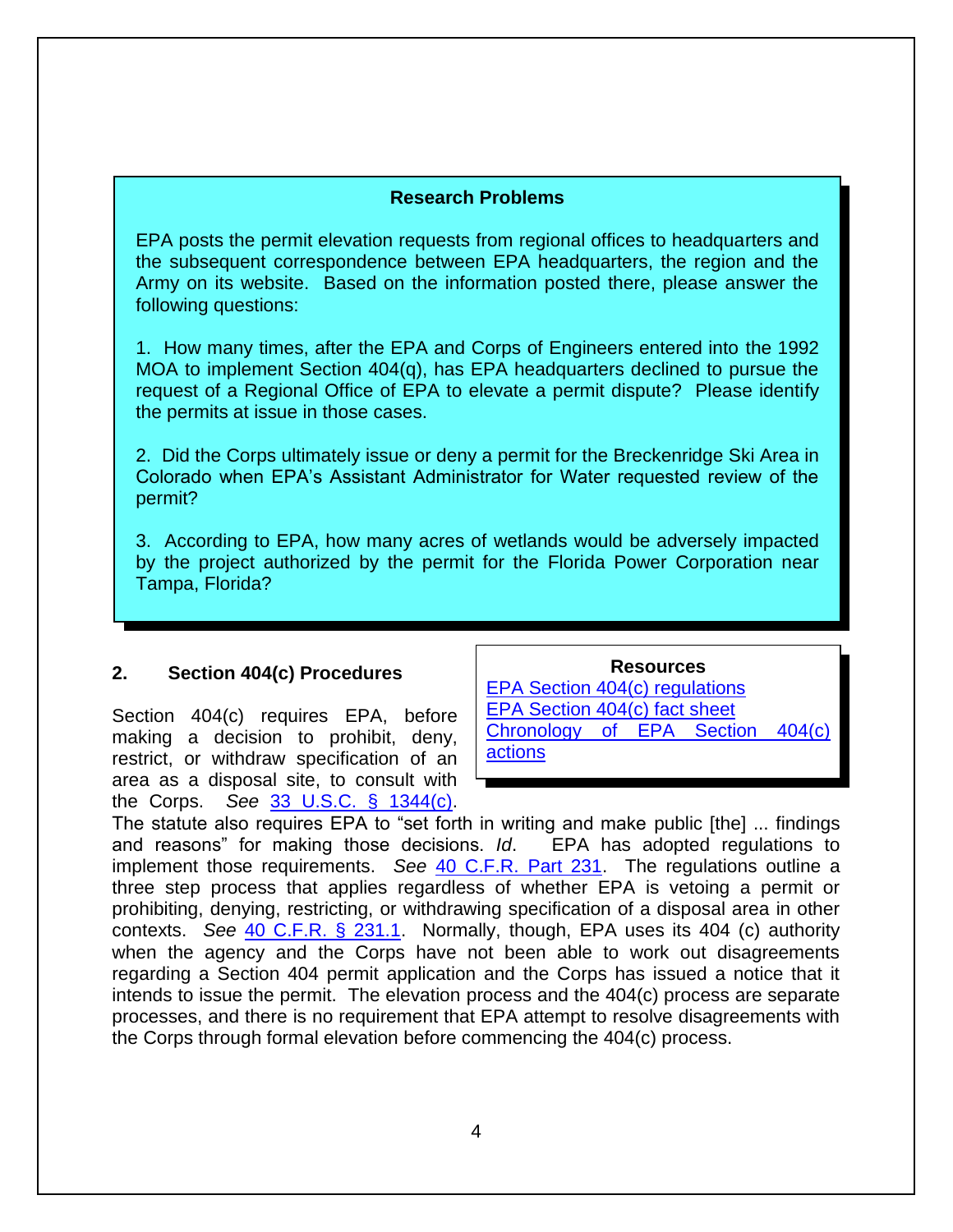## **Section 404(c) Process**

**Notice of Proposed Determination**

**↓ Recommended Determination** 

> **↓ Final Determination**

The Section 404(c) process begins at the regional level of EPA. If a Regional Administrator of EPA finds that a discharge of dredged or fill material will have "unacceptable adverse effects" on municipal water supplies, shellfish beds and fishery areas, wildlife, or recreational areas, the Administrator notifies the Corps that the Administrator intends to issue a public notice of a proposed determination to withdraw, prohibit, deny or restrict the specification of the area as a disposal site. *See* [40 C.F.R.](http://www.law.cornell.edu/cfr/text/40/231.3)   $\S231.3(a)(1)$ . If EPA is beginning the process because someone is seeking a permit from the Corps to discharge in the area, the Regional Administrator notifies the permit applicant as well. *Id.* Unless it is demonstrated to the Regional Administrator that the discharge *won't* have unacceptable adverse effects, within 15 days after notifying the Corps and any permit applicant that it intends to issue a notice, the Administrator publishes, in the Federal Register, a *Notice of Proposed Determination* to withdraw, prohibit, deny, or restrict the area as a disposal site. *Id.* § 231.3(a)(2). If EPA begins the process while the Corps is reviewing a permit application for the site, the Corps will not issue the permit until EPA finishes the 404(c) process. *Id. See also* [33 C.F.R. §](http://www.law.cornell.edu/cfr/text/33/323.6)  [323.6\(b\).](http://www.law.cornell.edu/cfr/text/33/323.6)

After EPA publishes the notice of proposed determination, the agency provides an opportunity for public comment on the notice and may hold a public hearing. *See* [40](http://www.law.cornell.edu/cfr/text/40/231.4)  [C.F.R. § 231.4.](http://www.law.cornell.edu/cfr/text/40/231.4) At the end of the comment period, the Regional Administrator either withdraws the proposed determination *or* forwards a *Recommended Determination* (and administrative record for the determination) to EPA headquarters (the EPA Assistant Administrator for Water). *See* [40 C.F.R. § 231.5.](http://www.law.cornell.edu/cfr/text/40/231.5) Within 30 days after the EPA Assistant Administrator receives the recommended determination, the Assistant Administrator contacts the Corps, the property owner, and the permit applicant (if there is a permit application), so that they can take "corrective action" to prevent unacceptable adverse effects. *See* [40 C.F.R. § 231.6.](http://www.law.cornell.edu/cfr/text/40/231.6) Within 60 days after the Assistant Administrator receives the recommended determination from the Regional Administrator, the Assistant Administrator must issue, and publish in the Federal Register, a *Final Determination* affirming, modifying, or rescinding the recommended determination. *Id.*

#### **Questions and Comments**

1. **Judicial Review:** Which of the following actions are reviewable final agency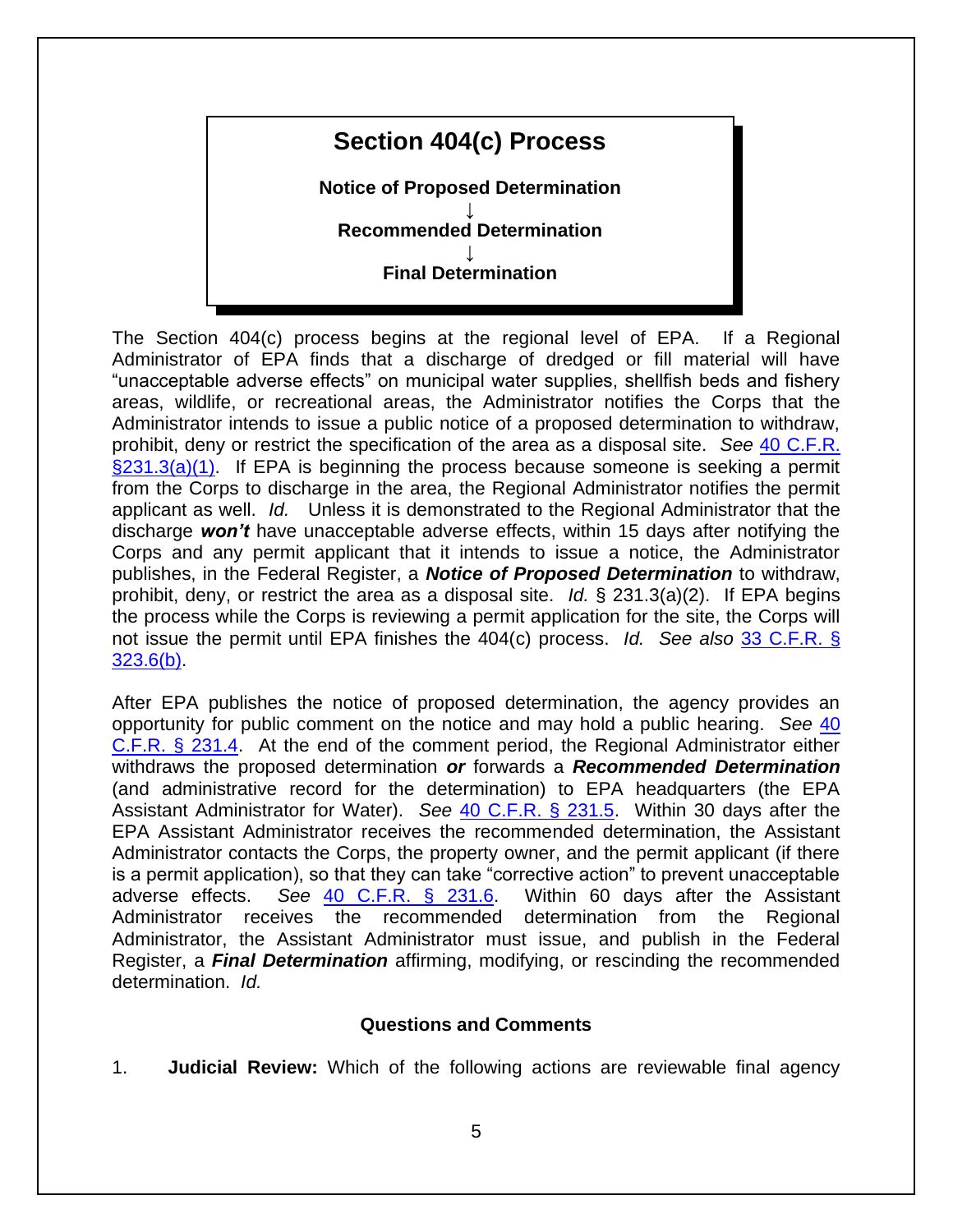actions?: (1) a Regional Administrator's Proposed Determination; (2) a Regional Administrator's Withdrawal of a Proposed Determination; (3) a Regional Administrator's Recommended Determination; (4) a Final Determination of the Assistant Administrator. *See* [40 C.F.R. part 231.](http://www.law.cornell.edu/cfr/text/40/part-231) What if EPA never initiates the 404(c) process at all? Is the agency's failure to veto a permit or failure to initiate the 404(c) process with respect to a disposal site reviewable? *Compare [Preserve Endangered Areas of Cobb's History, Inc. v. U.S. Army Corps of](http://law.justia.com/cases/federal/appellate-courts/F3/87/1242/610077/)  Engineers, [87 F.3d 1242 \(11](http://law.justia.com/cases/federal/appellate-courts/F3/87/1242/610077/)<sup>th</sup> Cr. 1996)* (EPA's decision whether to exercise its 404 (c) authority is discretionary and can't be challenged in a citizen suit) *with National Wildlife Federation v. Hanson, 859 F.2d 313 (4<sup>th</sup> Cir. 1988) (EPA has a* non-discretionary duty to exercise its 404(c) authority when the Corps has made an erroneous wetland determination) and *[Alliance to Save Mattaponi v. United](https://casetext.com/case/alliance-to-save-mattaponi-v-us-army-corps-of-engrs)  States Army Corps of Engineers*[, 515 F. Supp. 2d 1 \(D.D.C. 2007\)](https://casetext.com/case/alliance-to-save-mattaponi-v-us-army-corps-of-engrs) (EPA's failure to exercise its 404(c) authority cannot be challenged in a citizen suit, but can be challenged under the Administrative Procedures Act).

- 2. **Nature of hearings:** Section 404(c) requires EPA to make determinations "after notice and opportunity for public hearings." Does that language require the agency to hold formal trial-type hearings before an administrative law judge? How has the agency interpreted the language? *See* [40 C.F.R. § 231.4.](http://www.law.cornell.edu/cfr/text/40/231.4) How does that impact the standard of review that applies to the factual determinations made by EPA in a final determination under section 404 (c)? *See [James City](http://law.justia.com/cases/federal/appellate-courts/F3/12/1330/527984/)  [County v. Environmental Protection Agency,](http://law.justia.com/cases/federal/appellate-courts/F3/12/1330/527984/)* 12 F.3d 1330 (4th Cir. 1993) (relying on the arbitrary and capricious standard after previously applying the substantial evidence standard).
- 3. **Frequency:** EPA exercises its 404(c) authority sparingly. It has only issued 13 vetoes since 1972, and did not issue *any* veto decisions over an 18 year period between 1990 and 2008. *See* [U.S. Environmental Protection Agency,](https://www.epa.gov/cwa-404/chronology-cwa-section-404c-actions) *[Chronology of 404\(c\) Actions](https://www.epa.gov/cwa-404/chronology-cwa-section-404c-actions)*. While EPA vetoed 11 projects between 1981 and 1990, the decline in permit vetoes was likely influenced by two factors. First, several bills were introduced in Congress in the early 1990s that would have eliminated EPA's Section 404(c) authority. *See, e.g.,* Wetlands Regulatory Reform Act of 1995, 104<sup>th</sup> Cong., 1<sup>st</sup> Sess. (1995); Wetlands Protection and Regulatory Reform Act of 1991, H.R. 404, 102d Cong., 1<sup>st</sup> Sess (1991). Second, and perhaps more importantly, in 1992, EPA entered into the MOA with the Corps establishing the elevation procedures, which provide a process to resolve inter-agency disputes which might otherwise lead to permit vetoes. *See* [1992](https://www.epa.gov/cwa-404/cwa-section-404q-memorandum-agreement-between-epa-and-department-army-text)  [MOA.](https://www.epa.gov/cwa-404/cwa-section-404q-memorandum-agreement-between-epa-and-department-army-text)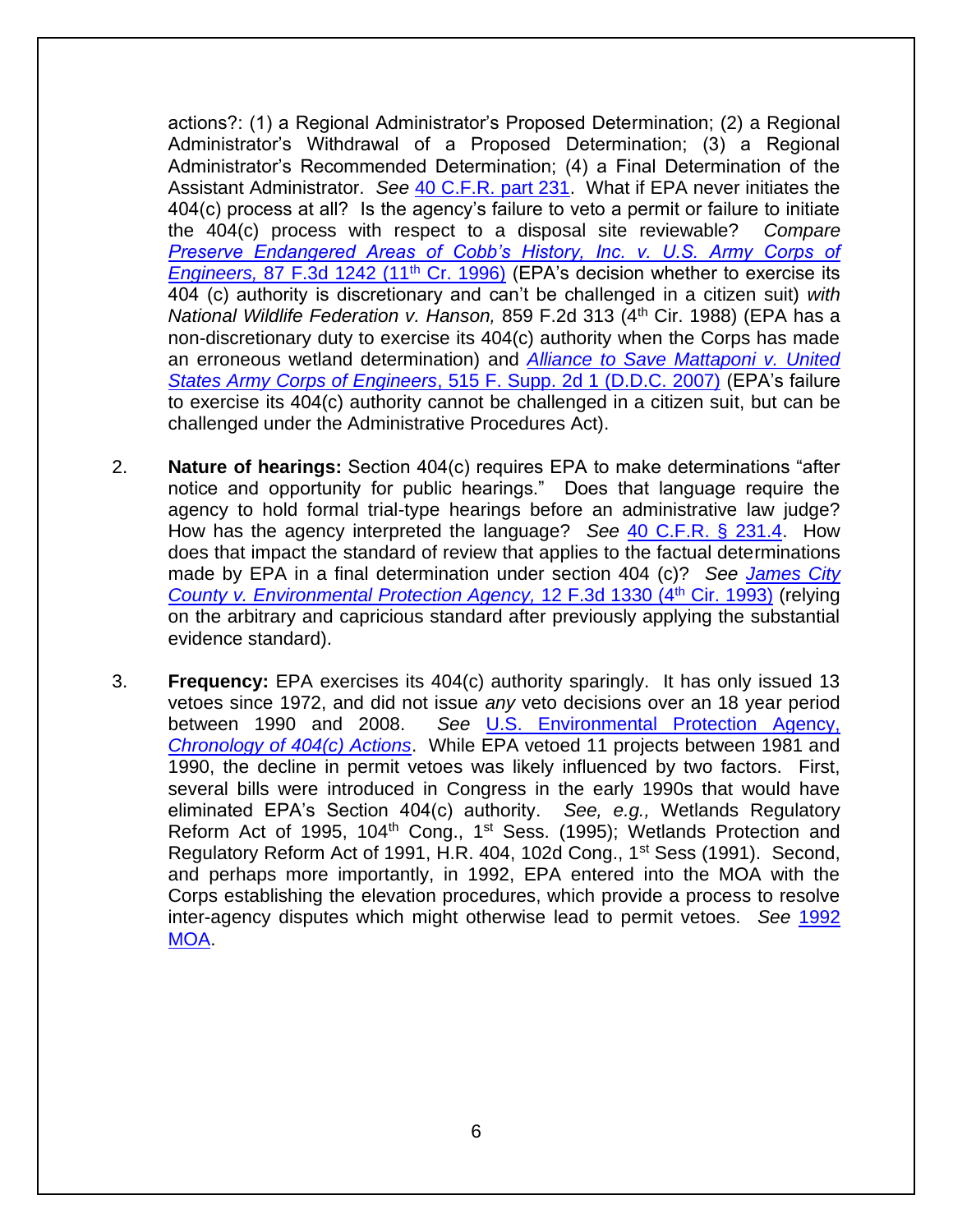#### **Research Problems**

EPA posts the proposed and final determinations in the 404(c) process on its website. Based on the information posted there, please answer the following questions:

1. When EPA vetoed the Lake Alma Impoundment permit in Georgia, was it concerned about the impacts of the project on (a) municipal water supplies; (b) recreational areas; or (c) wildlife?

2. When EPA vetoed the Two Forks Water Supply Impoundments permit in Colorado, was it concerned about the impacts of the project on (a) fisheries; (b) municipal water supplies; or (c) wildlife?

3. In how many 404(c) proceedings has EPA modified a final determination after the agency issued a determination? Please identify the proceedings.

#### **B. Timing of the "Veto**"

As noted above, while EPA normally uses its authority under Section 404(c) to veto a permit that the Corps *plans to issue* or *has already issued*, the statutory language does not limit EPA's exercise of authority to those situations. The statute does not refer to a "veto" at all. Instead, it authorizes EPA to *prohibit, deny, restrict* or *withdraw* the specification of a defined area as a disposal site. *See* [33 U.S.C. § 1344\(c\).](http://www.law.cornell.edu/uscode/text/33/1344) EPA has interpreted that language, through regulation, to mean that the agency can exercise its authority *before* anyone applies for a permit, *while* the Corps is processing a permit application, and *after* the Corps issues a permit. *See* [U.S. Environmental Protection](https://www.epa.gov/sites/production/files/2016-03/documents/404c.pdf)  [Agency, Clean Water Act Section 404 \(c\) "Veto Authority"](https://www.epa.gov/sites/production/files/2016-03/documents/404c.pdf). Below are EPA's regulatory definitions that support that broad exercise of authority.

| <b>Statutory Term</b>                                                | <b>Regulatory Definition</b>                                                                                                              |
|----------------------------------------------------------------------|-------------------------------------------------------------------------------------------------------------------------------------------|
| <b>Prohibit Specification</b>                                        | Prevent the designation of an area as a present or<br>future disposal site - 40 C.F.R. § 231.2(b).                                        |
| Deny or Restrict the Use<br>of Any Defined Area for<br>Specification | Deny or restrict the use of any area for the present or<br>future discharge of any dredged or fill material - 40<br>$C.F.R. § 231.2(c)$ . |
| <b>Withdraw Specification</b>                                        | Remove from designation an area already specified as<br>a disposal site by the U.S. Army Corps of Engineers or                            |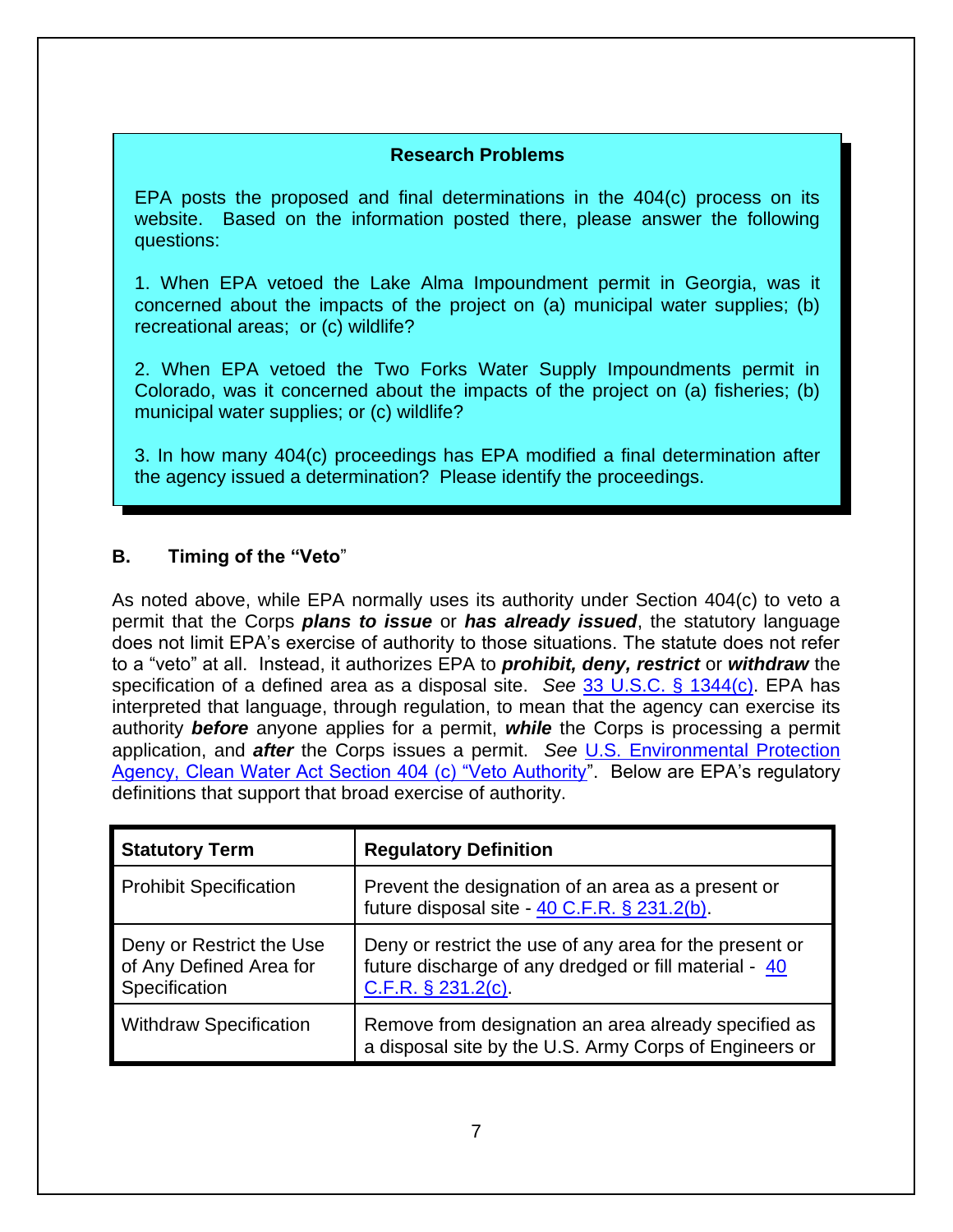| by a state which has assumed the Section 404<br>program, or any portion of such area - $40$ C.F.R. §<br>231.2(a) |
|------------------------------------------------------------------------------------------------------------------|
|------------------------------------------------------------------------------------------------------------------|

While the agency's regulations authorize EPA to exercise its Section 404(c) powers in a broad range of situations, in most cases, EPA exercises its authority *when the Corps is reviewing a Section 404 permit application* and is likely to issue the permit, but has not yet issued the permit. 10 of the 13 EPA "vetoes" arose in that context. *See* Brief for the Respondent in Opposition to Petition for Writ of Certiorari at 14, *Mingo Logan Coal Company v. Environmental Protection Agency*, No. 13-599 (U.S. Feb. 14, 2014). In the other 3 cases, EPA acted to limit the use of an area as a disposal site *after the Corps had issued a permit* authorizing the discharge. *Id.* at 5. In 2 of those cases, EPA acted shortly after the permit was issued or when a permit modification was being sought. *Id.* In one case, however, EPA exercised its Section 404(c) authority *four years* after the Corps issued a Section 404 permit for a mountaintop removal mining project. That was EPA's most recent exercise of its authority and was challenged in the following case.

| Mingo Logan Coal Company v.<br><b>U.S. Environmental Protection</b>               | <b>Resources for the Case</b>                                                                                                                                                                                   |
|-----------------------------------------------------------------------------------|-----------------------------------------------------------------------------------------------------------------------------------------------------------------------------------------------------------------|
| Agency<br>714 F.3d 608<br>(D.C. Cir. 2013),<br>cert. denied 134 S.Ct. 1540 (2014) | <b>Unedited opinion</b> (From court's website)<br>Google Map of all the cases in the coursebook<br>D.C. Circuit Oral Argument Audio<br>EPA letter initiating 404(c) process<br><b>Arch Coal Company website</b> |

KAREN LECRAFT HENDERSON, Circuit Judge:

The Mingo Logan Coal Company (Mingo Logan) applied to the United States Army Corps of Engineers (Corps) for a permit under section 404 of the Clean Water Act (CWA), 33 U.S.C. § 1344, to discharge dredged or fill material from a mountain-top coal mine in West Virginia into three streams and their tributaries. The Corps—acting on behalf of the Secretary of the Army (Secretary) and without objection from the Administrator of the United States Environmental Protection Agency (Administrator, EPA), who has "veto" authority over discharge site selection under CWA subsection 404(c), \* \* \* issued the permit to Mingo Logan, approving the requested disposal sites for the discharged material. Four years later, EPA invoked its subsection 404(c) authority to "withdraw" the specifications of two of the streams as disposal sites, thereby prohibiting Mingo Logan from discharging into them. Mingo Logan filed this action challenging EPA's withdrawal of the specified sites on the grounds that (1) EPA lacks statutory authority to withdraw site specification after a permit has issued and (2) EPA's decision to do so was arbitrary and capricious in violation of the Administrative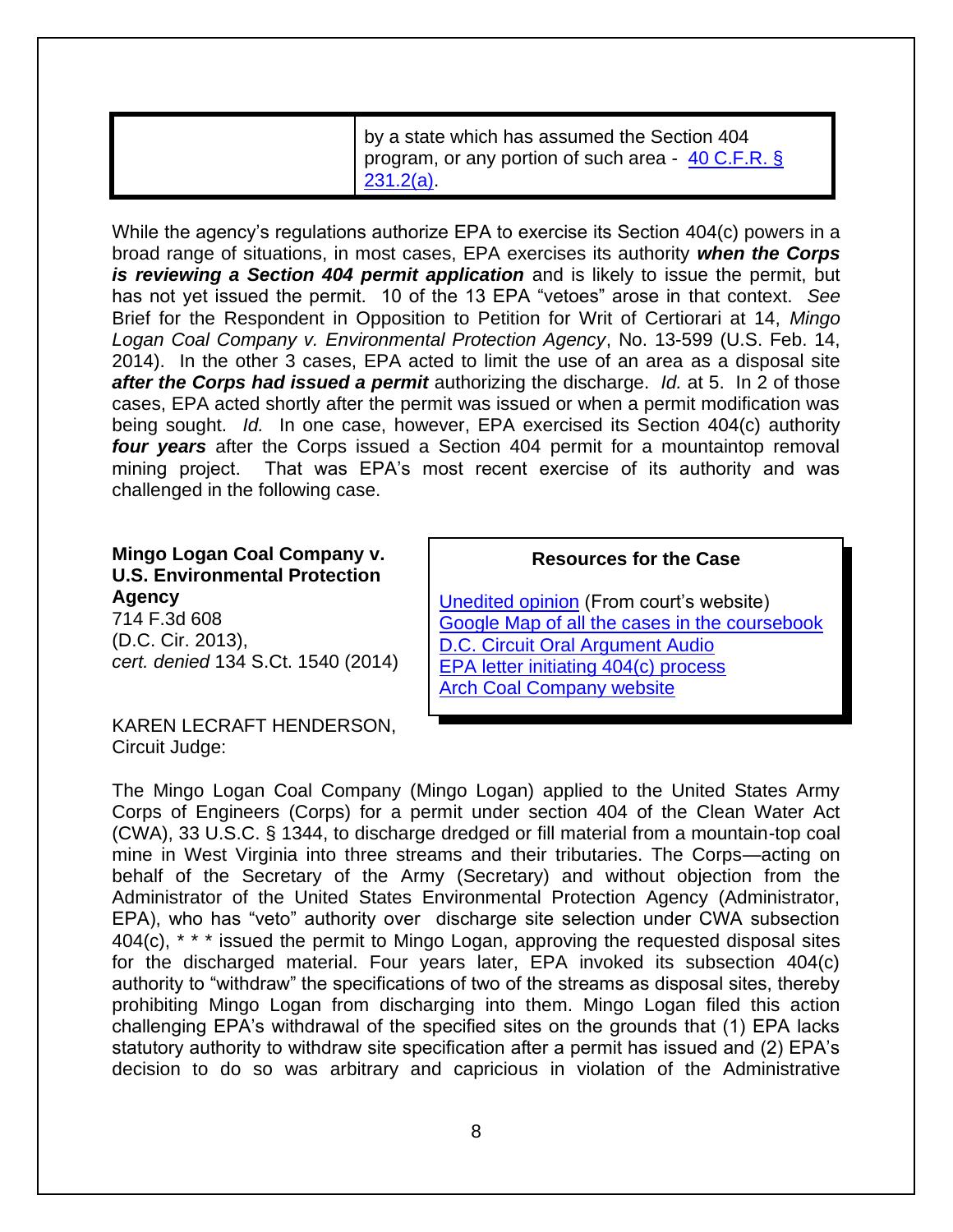Procedure Act (APA), 5 U.S.C. §§ 701 *et seq*. The district court granted summary judgment to Mingo Logan on the first ground without reaching the second. We reverse the district court, concluding that EPA has post-permit withdrawal authority, and remand for further proceedings.

I.

The CWA provides that "the discharge of any pollutant by any person shall be unlawful" except as in compliance with specifically enumerated CWA provisions, including section 404. \* \* \* Subsection 404(a) authorizes the Secretary to issue permits allowing discharge of dredged or fill material "at specified disposal sites," which are to be "specified for each such permit by the Secretary . . . through the application of guidelines developed by the Administrator, in conjunction with the Secretary." \* \* \* The Secretary's authority to specify a disposal site is expressly made "[s]ubject to subsection (c) of [section 404]." \* \* \* Subsection 404(c) authorizes the Administrator, after consultation with the Corps, to veto the Corps's disposal site specification—that is, the Administrator "is authorized to prohibit the specification (including the withdrawal of specification) of any defined area as a disposal site, and . . . to deny or restrict the use of any defined area for specification (including the withdrawal of specification) as a disposal site"—"whenever he determines" the discharge will have an "unacceptable adverse effect" on identified environmental resources. \* \* \*

In June 1999, Hobet Mining, Inc., Mingo Logan's predecessor, applied for a section 404 permit to discharge material from the Spruce No. 1 Mine into four West Virginia streams and their tributaries. In 2002, after the Corps prepared a draft Environmental Impact Statement, EPA expressed its concern that "even with the best practices, mountaintop mining yields significant and unavoidable environmental impacts that had not been adequately described in the document." \* \* \* In the end, however, EPA declined to pursue a subsection 404(c) objection. \* \* \* On January 22, 2007, the Corps issued Mingo Logan a section 404 permit, effective through December 31, 2031, which authorized Mingo Logan to dispose of material into three streams—Pigeonroost Branch, Oldhouse Branch and Seng Camp Creek—and certain tributaries thereto. \* \* \* The permit expressly advised that the Corps "may reevaluate its decision on the permit at any time the circumstances warrant" and that "[s]uch a reevaluation may result in a determination that it is appropriate to use the suspension, modification, and revocation procedures contained in 33 CFR 325.7." \* \* \* The permit made no mention of any future EPA action.

On September 3, 2009, EPA wrote the Corps requesting it "use its discretionary authority provided by 33 CFR 325.7 to suspend, revoke or modify the permit issued authorizing Mingo Logan Coal Company to discharge dredged and/or fill material into waters of the United States in conjunction with the construction, operation, and reclamation of the Spruce Fork No. 1 Surface Mine," based on "new information and circumstances . . . which justif[ied] reconsideration of the permit." \* \* \* EPA noted in particular its "concern[] about the project's potential to degrade downstream water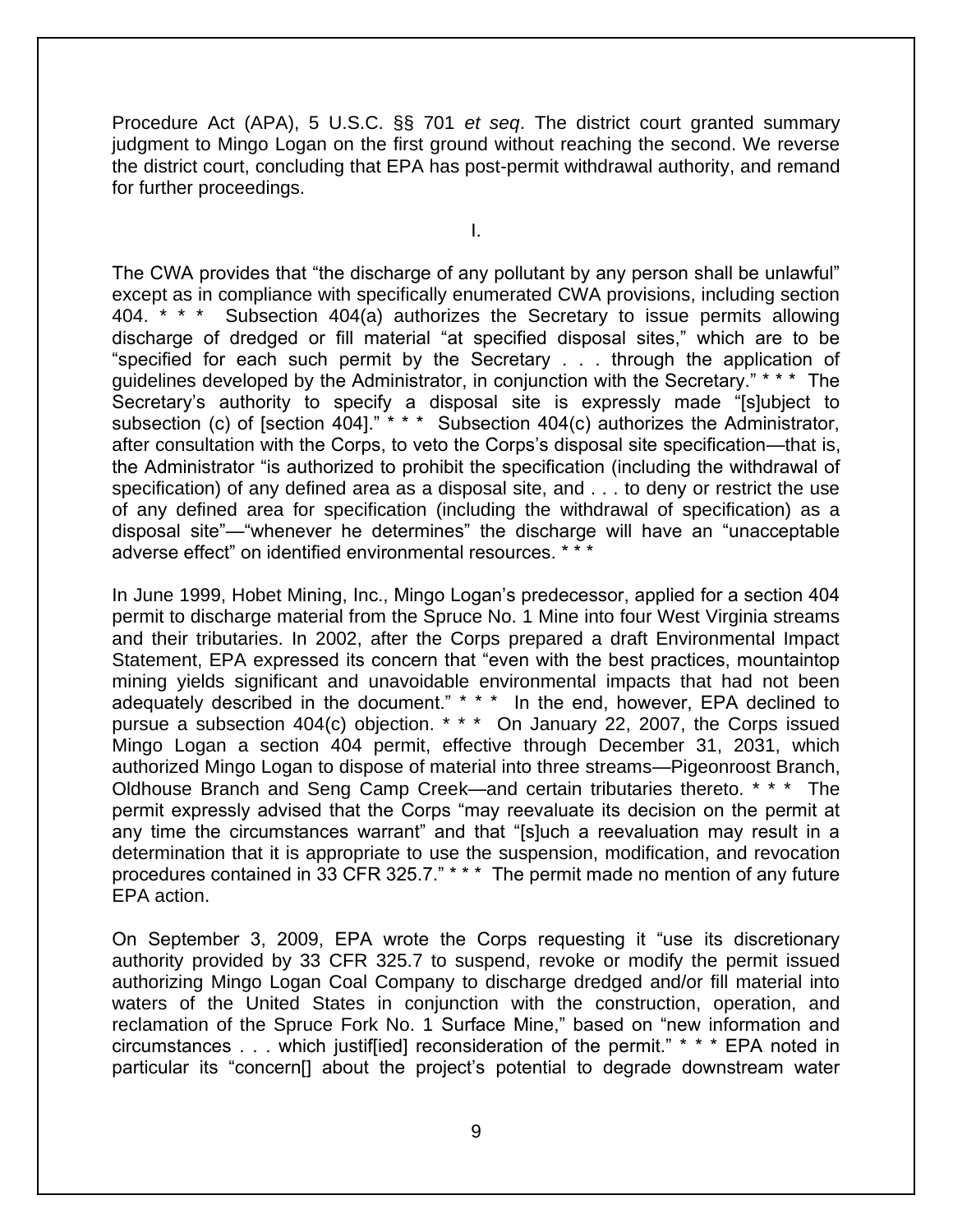quality." \* \* \* The Corps responded that there were "no factors that currently compell[ed it] to consider permit suspension, modification or revocation." \* \* \* EPA wrote back: "We intend to issue a public notice of a proposed determination to restrict or prohibit the discharge of dredged and/or fill material at the Spruce No. 1 Mine project site consistent with our authority under Section 404(c) of the Clean Water Act and our regulations at 40 C.F.R. Part 231." \* \* \*

EPA's Regional Director published the promised notice of proposed determination on April 2, 2010, requesting public comments "[p]ursuant to Section 404(c) . . . on its proposal to withdraw or restrict use of Seng Camp Creek, Pigeonroost Branch, Oldhouse Branch, and certain tributaries to those waters in Logan County, West Virginia to receive dredged and/or fill material in connection with construction of the Spruce No. 1 Surface Mine." \* \* \* The Regional Director followed up with a Recommended Determination on September 24, 2010, limited to withdrawal of the specification of Pigeonroost Branch and Oldhouse Branch and their tributaries. On January 13, 2011, EPA published its Final Determination, which, adopting the Regional Director's recommendation, formally "withdraws the specification of Pigeonroost Branch, Oldhouse Branch, and their tributaries, as described in [the Spruce Mine Permit] . . . as a disposal site for the discharge of dredged or fill material for the purpose of construction, operation, and reclamation of the Spruce No. 1 Surface Mine" and "prohibits the specification of the defined area . . . for use as a disposal site associated with future surface coal mining that would be expected to result in a nature and scale of adverse chemical, physical, and biological effects similar to the Spruce No. 1 mine." \* \* \*

Mingo Logan filed this action in district court immediately following the Proposed Determination, challenging EPA's authority to "revoke" the three-year-old permit, \* \* \* and amended its complaint in February 2011 to challenge the Final Determination, asserting it is both ultra vires and arbitrary and capricious. \* \* \* On cross-motions for summary judgment, the district court granted judgment to Mingo Logan on March 23, 2012. \* \* \* The court concluded EPA "exceeded its authority under section 404(c) of the Clean Water Act when it attempted to invalidate an existing permit by withdrawing the specification of certain areas as disposal sites after a permit had been issued by the Corps under section 404(a)." \* \* \* The United States filed a timely notice of appeal on behalf of EPA. The Corps joined EPA on brief. \*\*\*

II.

In granting summary judgment, the district court agreed with Mingo Logan's interpretation of subsection 404 to preclude EPA from withdrawing a site specification once the Corps has issued a permit. "We review a grant of summary judgment de novo applying the same standards as those that govern the district court's determination." *Troy Corp. v. Browner*, 120 F.3d 277, 283 (D.C. Cir. 1997). "Moreover, insofar as the agency's determination amounts to or involves its interpretation of . . . a statute entrusted to its administration, we review that interpretation under the deferential standard *of Chevron U.S.A. Inc. v. Natural Resources Defense Council, Inc*., 467 U.S.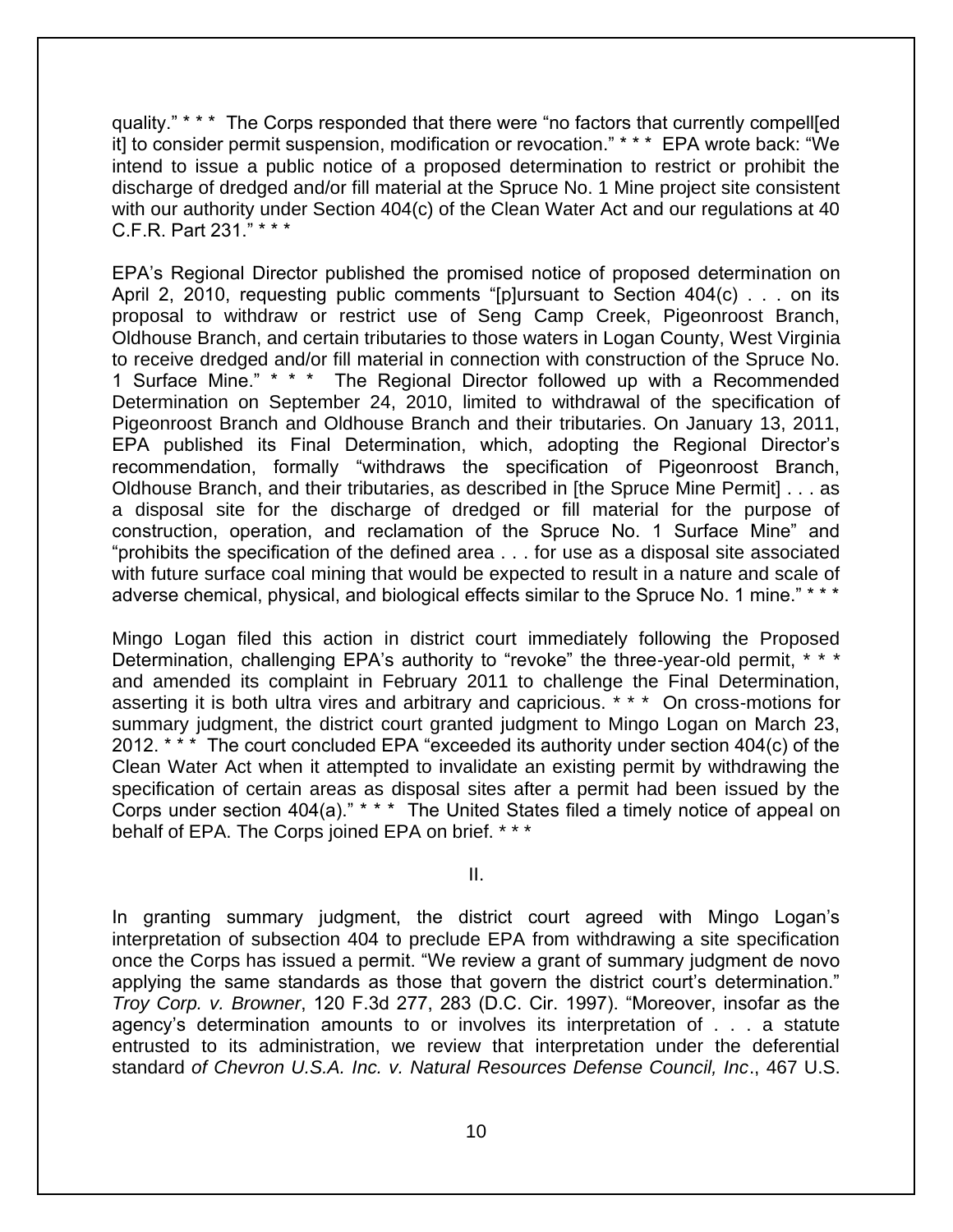837 (1984)." *Id.* Under *Chevron*:

We first ask "whether Congress has directly spoken to the precise question at issue," in which case we "must give effect to the unambiguously expressed intent of Congress." If the "statute is silent or ambiguous with respect to the specific issue," however, we move to the second step and defer to the agency's interpretation as long as it is "based on a permissible construction of the statute."

*Natural Res. Def. Council v. EPA*, 706 F.3d 428, 431 (D.C. Cir. 2013) (quoting *Chevron*, 467 U.S. at 842–43). We construe subsection 404(c) under Chevron step 1 because we believe the language unambiguously expresses the intent of the Congress.

As noted earlier, \* \* \* section 404 vests the Corps, rather than EPA, with the authority to issue permits to discharge fill and dredged material into navigable waters and to specify the disposal sites therefor. \* \* \* Nonetheless, the Congress granted EPA a broad environmental "backstop" authority over the Secretary's discharge site selection in subsection 404(c), which provides in full:

(c) Denial or restriction of use of defined areas as disposal sites

The Administrator is authorized to prohibit the specification (including the withdrawal of specification) of any defined area as a disposal site, and he is authorized to deny or restrict the use of any defined area for specification (including the withdrawal of specification) as a disposal site, whenever he determines, after notice and opportunity for public hearings, that the discharge of such materials into such area will have an unacceptable adverse effect on municipal water supplies, shellfish beds and fishery areas (including spawning and breeding areas), wildlife, or recreational areas. Before making such determination, the Administrator shall consult with the Secretary. The Administrator shall set forth in writing and make public his findings and his reasons for making any determination under this subsection.

33 U.S.C. § 1344(c); see Legislative History at 177 ("[T]he Conferees agreed that the Administrator . . . should have the veto over the selection of the site for dredged spoil disposal and over any specific spoil to be disposed of in any selected site.").<sup>2</sup> Section

<sup>2</sup> Thus, subsection 404(c) affords EPA two distinct (if overlapping) powers to veto the Corps's specification: EPA may (1) "prohibit the specification (including the withdrawal of specification) of any defined area as a disposal site" or (2) "deny or restrict the use of any defined area for specification (including the withdrawal of specification)." In withdrawing the specifications here, EPA did not clearly distinguish between the two powers. *See* Final Determination, 76 Fed. Reg. at 3127 ("EPA Region III published in the Federal Register a Proposed Determination to prohibit, restrict, or deny the specification or the use for specification (including withdrawal of specification) of certain waters at the project site as disposal sites for the discharge of dredged or fill material for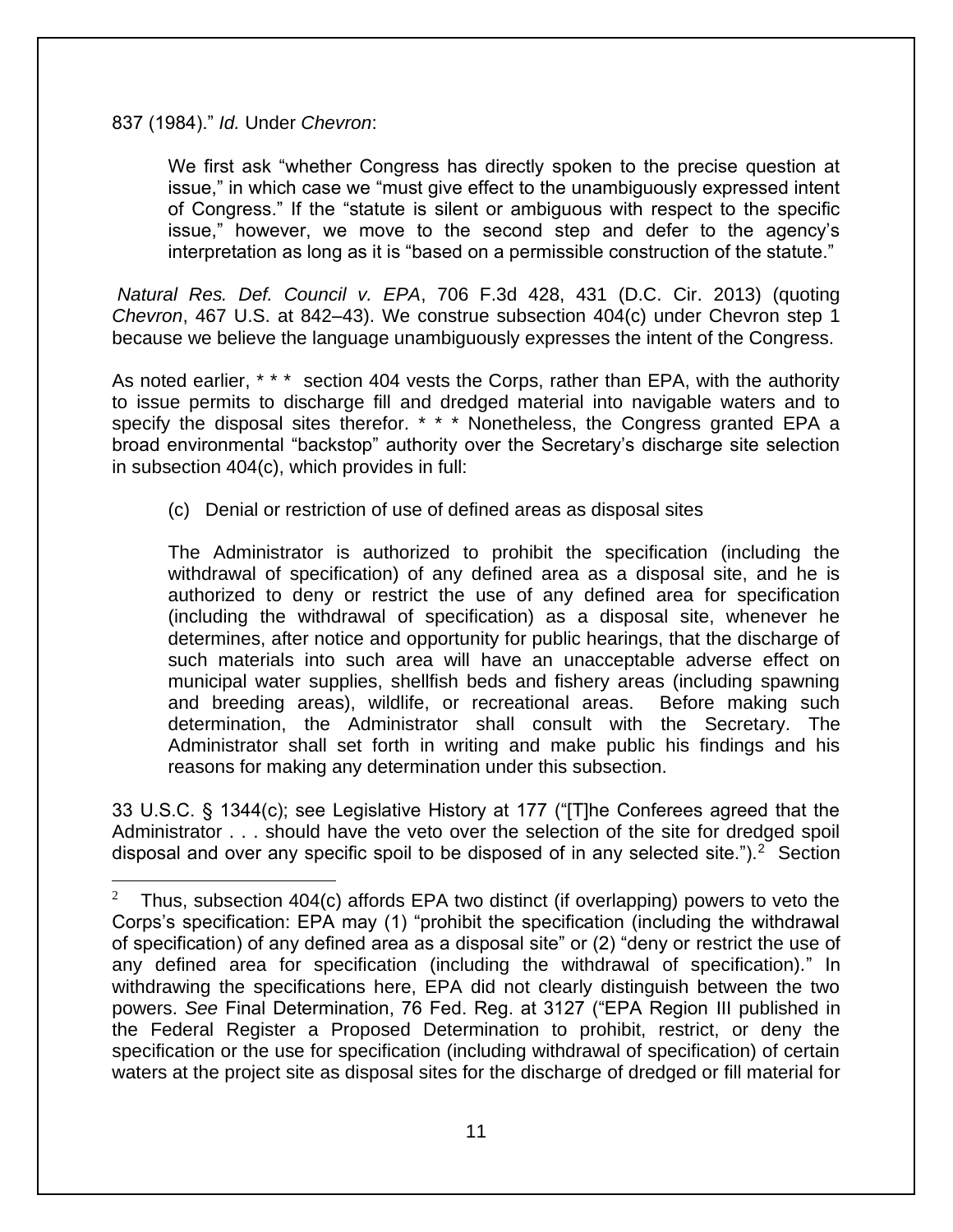404 imposes no temporal limit on the Administrator's authority to withdraw the Corps's specification but instead expressly empowers him to prohibit, restrict or withdraw the specification "*whenever*" he makes a determination that the statutory "unacceptable adverse effect" will result. 33 U.S.C. § 1344(c) (emphasis added). Using the expansive conjunction "whenever," the Congress made plain its intent to grant the Administrator authority to prohibit/deny/restrict/withdraw a specification at *any* time. *See* 20 Oxford English Dictionary 210 (2d ed.1989) (defining "whenever," used in "a qualifying (conditional) clause," as: "At whatever time, no matter when."). Thus, the unambiguous language of subsection 404(c) manifests the Congress's intent to confer on EPA a broad veto power extending beyond the permit issuance.<sup>3</sup>

This construction is further buttressed by subsection 404(c)'s authorization of a "withdrawal" which, as EPA notes, is "a term of retrospective application." \* \* \* EPA can *withdraw* a specification only after it has been made. *See* 20 Oxford English Dictionary 449 (2d ed.1989) (defining "withdraw" as "[t]o take back or away (something that has been given, granted, allowed, possessed, enjoyed, or experienced)"). Moreover, because the Corps often specifies final disposal sites in the permit itself—at least it did here, \* \* \* —EPA's power to withdraw can *only* be exercised post-permit. Mingo Logan's reading of the statute would eliminate EPA's express statutory right to withdraw a specification and thereby render subsection 404(c)'s parenthetical "withdrawal"

the construction of the Spruce No. 1 Surface Mine."). It appears, however, that EPA exercised the first authority—"to prohibit"/"withdraw[]"—given the post-permit timing. *See id.* at 3128 ("EPA's Final Determination withdraws the specification of Pigeonroost Branch, Oldhouse Branch, and their tributaries, as described in DA Permit No. 199800436-3 (Section 10: Coal River), as a disposal site for the discharge of dredged or fill material for the purpose of construction, operation, and reclamation of the Spruce No. 1 Surface Mine. This Final Determination also prohibits the specification of the defined area constituting Pigeonroost Branch, Oldhouse Branch, and their tributaries for use as a disposal site associated with future surface coal mining that would be expected to result in a nature and scale of adverse chemical, physical, and biological effects similar to the Spruce No. 1 mine.").

3 Based on the plain meaning of the statutory language, EPA has consistently maintained this interpretation for over thirty years. *See* Section 404(c) Procedures, 44 Fed. Reg. 58,076, 58,077 (Oct. 9, 1979) ("The statute on its face clearly allows EPA to act after the Corps has issued a permit; it refers twice to the 'withdrawal of specification,' which clearly refers to action by EPA after the Corps has specified a site (e.g. issued a permit or authorized its own work)."); Final Determination of the Administrator Concerning the North Miami Landfill Site Pursuant to Section 404(c) of the Clean Water Act at 1-2 (Jan. 26, 1981) (JA 239-40) (exercising 404(c) authority "to restrict the use of [of the North Miami Landfill] for specification (including the withdrawal of specification) as a disposal site" almost five years after Corps issued permit therefor). The Corps has made clear by joining EPA in this litigation that it agrees with EPA's interpretation. *See supra* \* \* \*.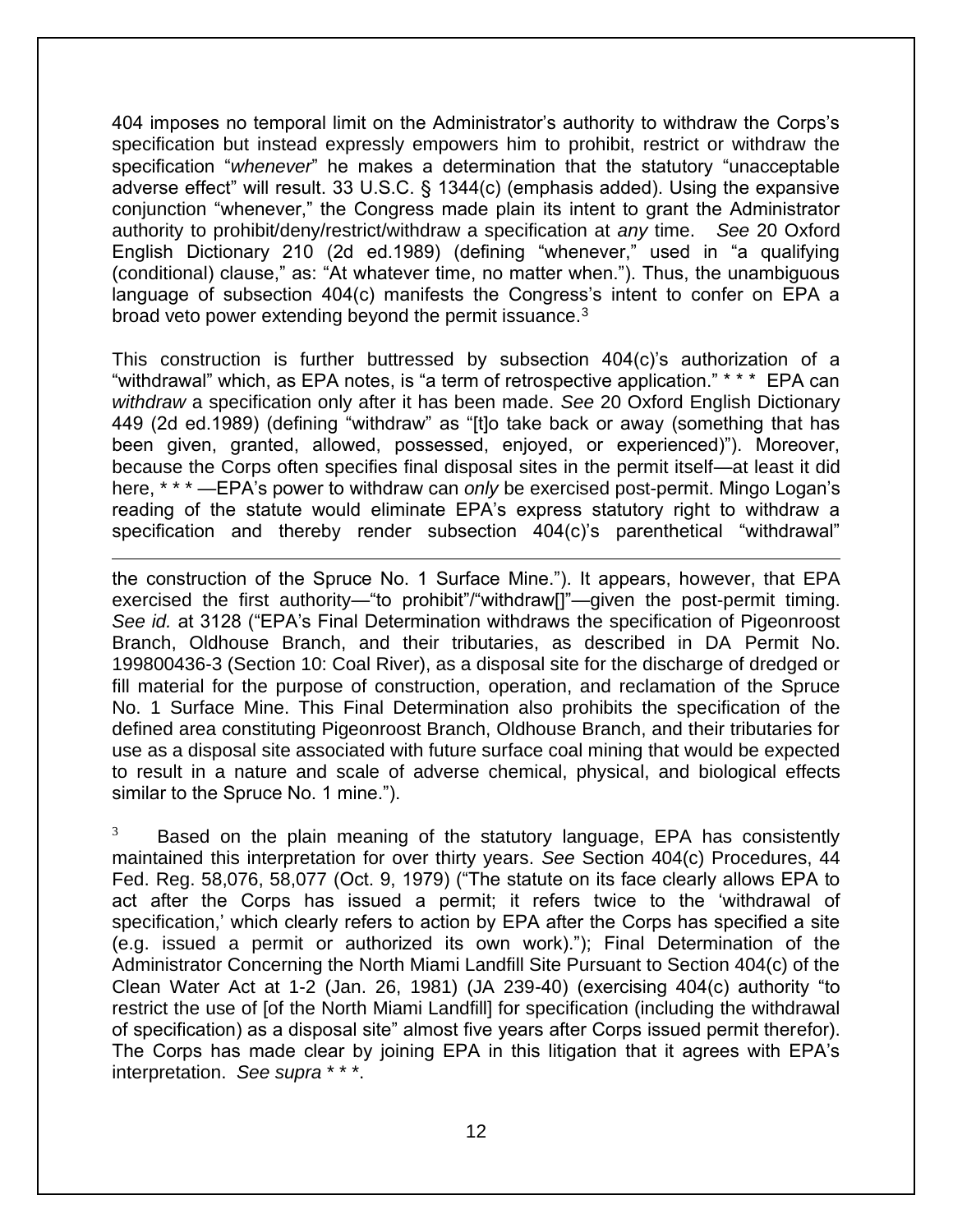language superfluous—a result to be avoided. *See Corley v. United States*, 556 U.S. 303, 314 (2009) (applying "one of the most basic interpretative canons, that a statute should be construed so that effect is given to all its provisions, so that no part will be inoperative or superfluous, void or insignificant") (brackets and quotation marks omitted).

Notwithstanding the unambiguous statutory language, Mingo Logan presses its own view of the language, the statutory structure and section 404's legislative history to maintain that the Congress intended to preclude post-permit withdrawal. We find none of its arguments persuasive.

First, Mingo Logan argues that the statutory language itself contemplates that specification occurs before (rather than when) the permit issues and therefore can (and must) be withdrawn pre-permit. We find no such intent in the statutory directive Mingo Logan quotes—that "each such disposal site shall be specified for each such permit by the Secretary . . . through the application of guidelines developed by the Administrator, in conjunction with the Secretary." 33 U.S.C. § 1344(b). This language is at least as consistent with specification by the Corps at the time the permit issues as it is with prepermit specification. Moreover, as noted earlier, \* \* \* the Corps expressly "specified" the final sites in the Spruce Mine Permit itself. Nor does the permitting process including the "extensive coordination process during which EPA can review the Corps's statement of findings/record of decision," \* \* \* require that the specification be made before the permit issues. During the permitting process, the disposal sites are proposed, reviewed—perhaps even "specified," as Mingo Logan contends—but the final specifications are included in the permit itself.

Second, Mingo Logan asserts EPA's interpretation conflicts with section 404 "as a whole." \* \* \* Mingo Logan claims, for example, that "EPA's reading obliterates the choice Congress made to give the permitting authority with all of its attributes to the Corps, not EPA."  $* * *$  While it is true that subsections  $404(a)$ -(b) unambiguously authorize the Secretary to issue a discharge permit—and to specify the disposal site(s) therefor—section 404(b) makes equally clear \* \* \* that the Administrator has, in effect, the final say on the specified disposal sites "whenever" he makes the statutorily required "unacceptable adverse effect" determination. Thus, insofar as site specification may be considered, as Mingo Logan asserts, an "attribute[]" of the permitting authority, the statute expressly vests final authority over this particular attribute in the Administrator.

Mingo Logan also contends that EPA's interpretation "tramples on provisions like sections 404(p) and 404(q) that are intended to give permits certainty and finality."  $* * *$ Subsection 404(p) provides: "Compliance with a permit issued pursuant to [section 404], including any activity carried out pursuant to a general permit issued under this section, shall be deemed compliance, for purposes of [enforcement actions brought under] sections 1319 and 1365 of [title 33] . . . . "4 According to Mingo Logan, "absent . . .

<sup>4</sup> Sections 1319 and 1365 of title 33 authorize an action by, respectively, (1) EPA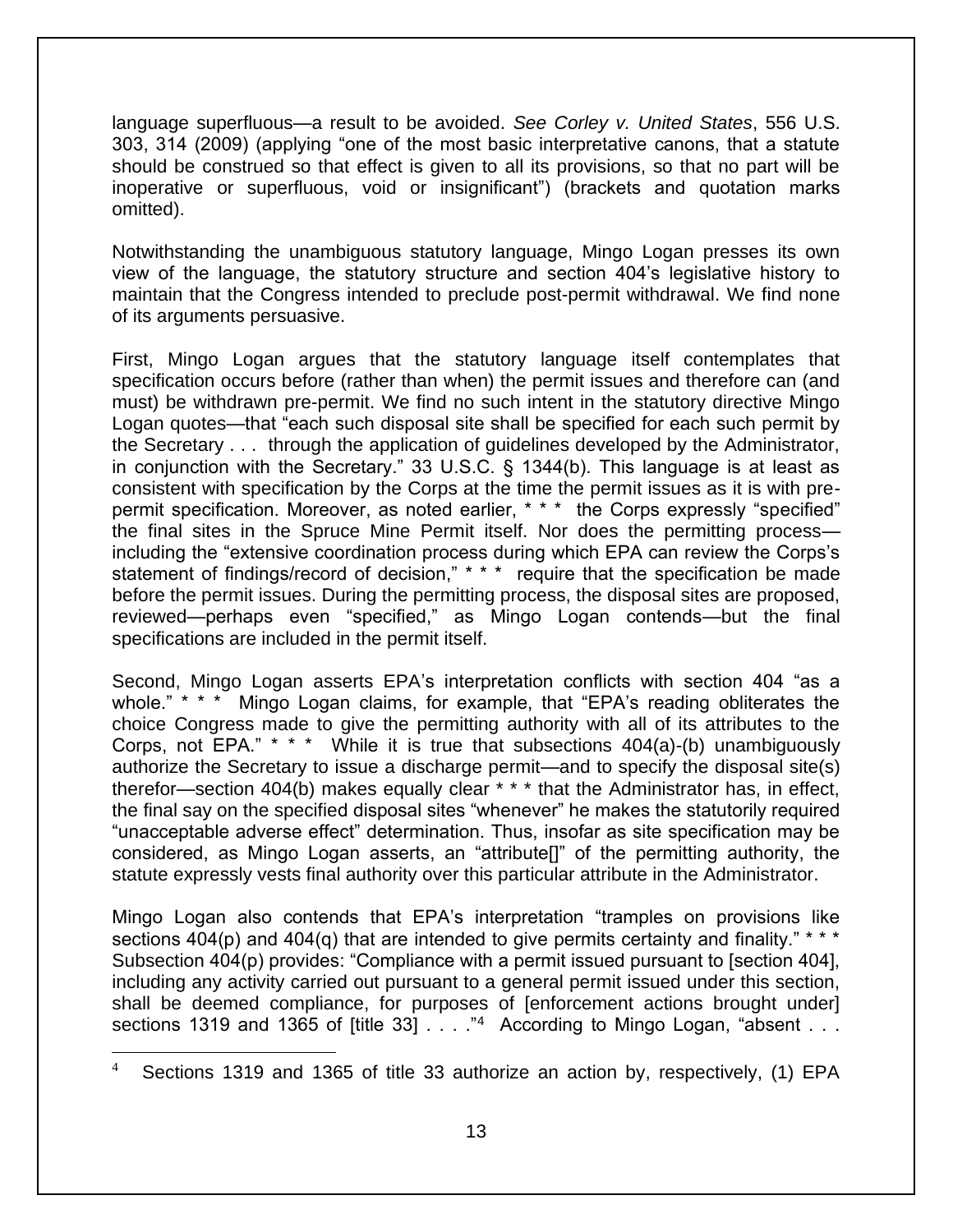permit violations or public interest considerations, the permittee can rely on the permit shield of section 404(p)." \* \* \* But again, section 404(c)'s language is plain with regard to its enumerated "unacceptable adverse effects": the Administrator retains authority to withdraw a specified disposal site "whenever" he determines such effects will result from discharges at the sites. And when he withdraws a disposal site specification, as he did here, the disposal site's "terms and conditions specified" in the permit \* \* \* are in effect amended so that discharges at the previously specified disposal sites are no longer in "[c]ompliance with" the permit—although the permit itself remains otherwise in effect to the extent it is usable.<sup>5</sup> Moreover, as EPA notes, subsection 404(c) was enacted in 1972 and its plain meaning did not change when 404(p) was enacted five years later. \* \* As Mingo Logan acknowledges, if "the text of section 404(c) clearly and unambiguously gave EPA the power to act post-permit"—a reading it rejects—then section 404(p) "cannot be read to implicitly overturn section 404(c)." \* \* \* As we have repeatedly stated throughout this opinion, the text of section 404(c) does indeed clearly and unambiguously give EPA the power to act post-permit. Thus, subsection 404(p) does not implicitly limit section 404(c)'s scope. Nor does EPA's express statutory authority to act *post*-permit interfere with subsection 404(q)'s directive that the Secretary enter into agreements with other agency heads "to minimize, to the maximum extent practicable, duplication, needless paperwork, and delays *in the issuance of permits*  under this section" and "to assure that, to the maximum extent practicable, a decision *with respect to an application for a permit* under subsection (a) of this section will be made not later than the ninetieth day after the date the notice for such application is published under subsection (a) of this section." 33 U.S.C. § 1344(q) (emphases added). The enumerated obligations apply only *pre*-permit and are therefore unaffected by EPA's post-permit actions.

Finally, Mingo Logan argues that the legislative history "confirms that Congress intended EPA to act under section  $404(c)$ , if at all, prior to permit issuance." \* \* \* In particular, it relies on the statement of then-Senator Edmund Muskie that

against a violator of, inter alia, the terms of a section 404 permit; and (2) a citizen against a violator of a CWA effluent limitation or against EPA for failure to perform a non-discretionary "act or duty" under the CWA. 33 U.S.C. §§ 1319, 1365.

5 In this case for example, EPA left intact the specification as disposal site of "the Right Fork of Seng Camp Creek and its tributaries . . . in part because some of those discharges have already occurred and because the stream resources in Right Fork of Seng Camp Creek were subject to a higher level of historic and ongoing human disturbance than those found in Pigeonroost Branch or Oldhouse Branch." Final Determination, 76 Fed. Reg. at 3127 n.1.

In addition, EPA has made clear that a permittee may not be penalized for discharges that occurred in compliance with the permit before the effective date of the withdrawal of the specification.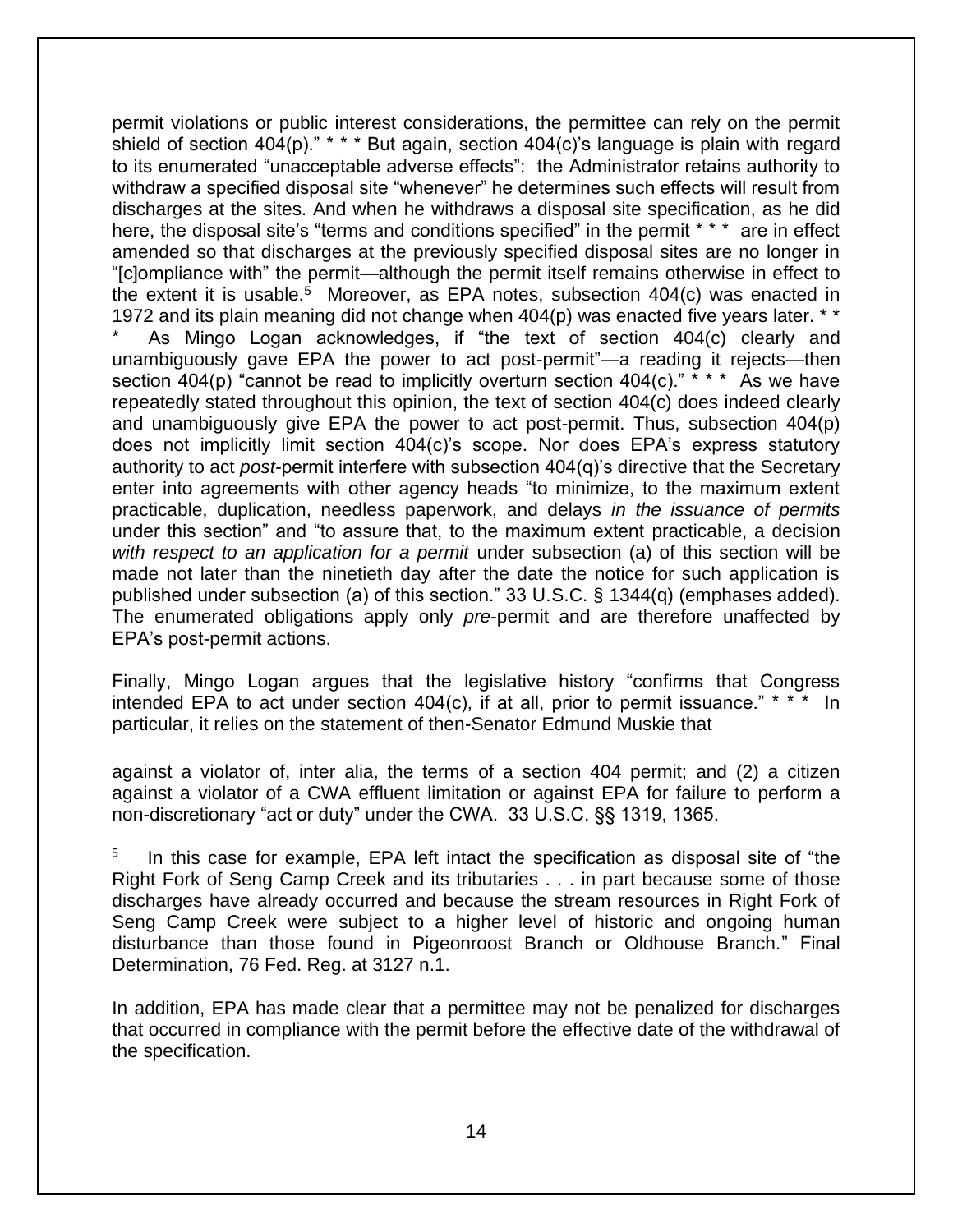*prior* to the issuance of any permit to dispose of spoil, the Administrator must determine that the material to be disposed of will not adversely affect municipal water supplies, shellfish beds, and fishery areas (including spawning and breeding areas), wildlife or recreational areas in the specified site. Should the Administrator so determine, no permit may issue.

118 Cong. Rec. at 33,699, *reprinted in* Legislative History at 177 (emphasis added). "Assuming legislative history could override the plain, unambiguous directive" of section 404(c) and "putting to one side the fact that this was the statement of a single member of Congress," the quoted language is "not necessarily inconsistent with" EPA's interpretation. *See Natural Res. Def. Council v. EPA*, 706 F.3d 428, 437 (D.C. Cir. 2013) (quotation marks and brackets omitted); *see also Mims v. Arrow Fin. Servs*., LLC, 132 S. Ct. 740, 752 (2012) ("[T]he views of a single legislator, even a bill's sponsor, are not controlling."). That EPA should review the preliminary specifications pre-permit to determine whether discharges will have the required "unacceptable adverse effect"—as EPA in fact did here—does not mean it is foreclosed from doing so post-permit as well—as it also did here.<sup>6</sup> "Thus, 'this case does not present the very rare situation where the legislative history of a statute is more probative of congressional intent than the plain text.' " *Va. Dep't of Med. Assistance Servs. v. U.S. Dep't of Health & Human Servs*., 678 F.3d 918, 923 (D.C. Cir. 2012) (quoting *Consumer Elecs. Ass'n v. FCC*, 347 F.3d 291, 298 (D.C. Cir. 2003)) (brackets omitted).

For the foregoing reasons, we reverse the district court insofar as it held that EPA lacks statutory authority under CWA section 404(c) to withdraw a disposal site specification post-permit. Because the district court did not address the merits of Mingo Logan's APA challenge to the Final Determination and resolution of the issue is not clear on the present record, we follow our usual practice and remand the issue to the district court to address in the first instance. *See Friends of Blackwater v. Salazar*, 691 F.3d 428, 434 n.\* (D.C. Cir. 2012) (citing *Piersall v. Winter*, 435 F.3d 319, 325 (D.C. Cir. 2006)).

#### **Questions and comments**

1. **Deference:** The Corps and EPA both play a role in administering the Section 404 permit program. If EPA and the Corps disagree about the interpretation of Section 404(c), which agency's interpretation is entitled to deference? Did the court have to resolve that issue in this case?

<sup>6</sup> Similarly, post-permit withdrawal is not precluded by 33 C.F.R. § 323.6(b) ("The Corps will not issue a permit where the regional administrator of EPA has notified the district engineer and applicant in writing pursuant to 40 CFR 231.3(a)(1) that he intends to issue a public notice of a proposed determination to prohibit or withdraw the specification, or to deny, restrict or withdraw the use for specification, of any defined area as a disposal site in accordance with section 404(c) of the Clean Water Act.").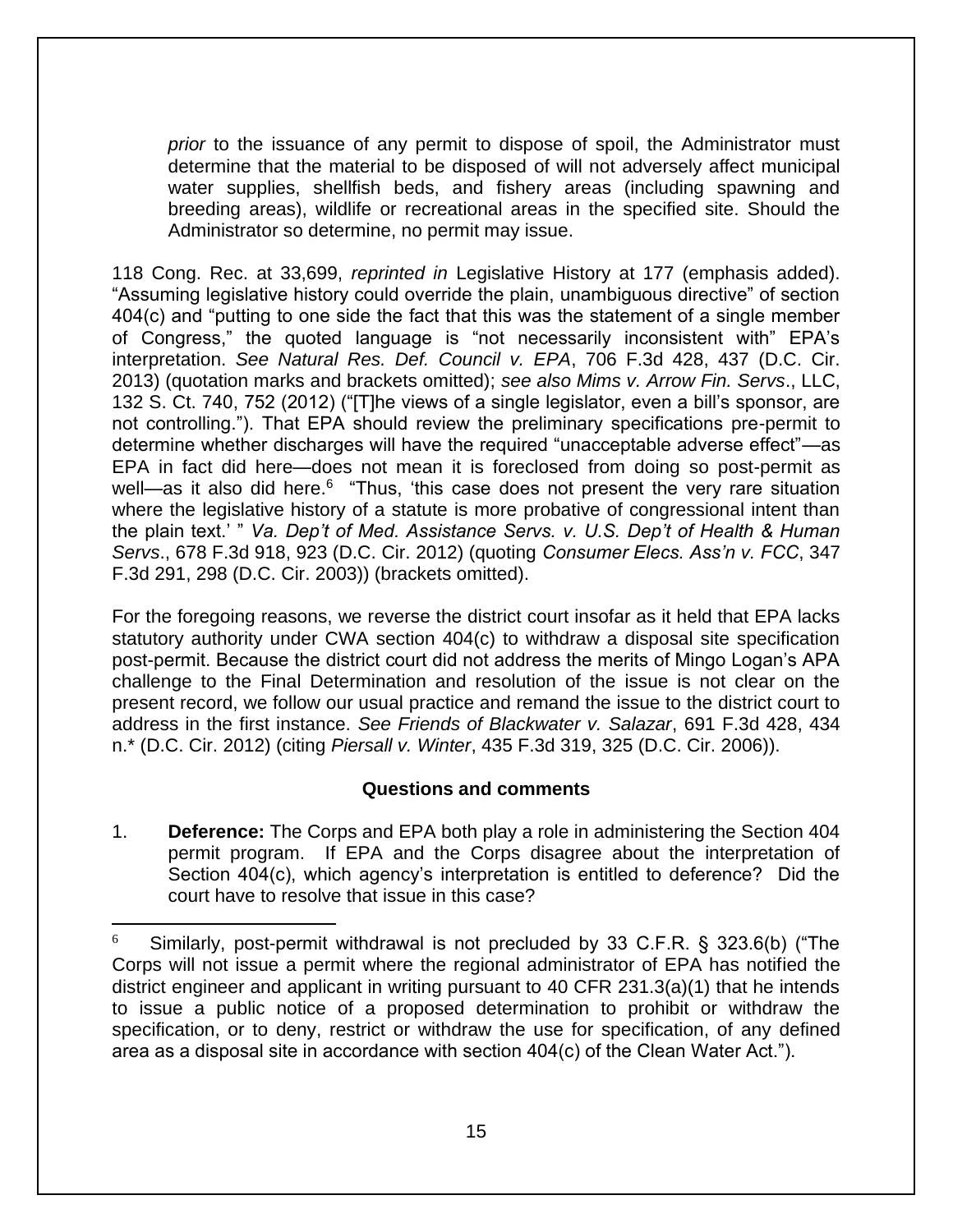- 2. **Consistent interpretation:** Why is it significant that EPA interpreted its authority under Section 404(c) consistently over thirty years? Is there evidence that Congress was aware of that interpretation? Is that relevant?
- 3. On a cert petition to the Supreme Court, Mingo Logan argued that the appellate court's decision would chill investment in development because it calls into question the finality of Corps' permits. However, is there another way that the government could have prevented the Mingo Logan Coal Company from continuing to discharge fill material besides EPA's exercise of its 404(c) authority? How "final" are the Corps' permits?
- 4. A familiar statutory interpretation canon provides that when two statutes conflict, the statute enacted last prevails. Another canon provides that repeals by implication are disfavored. Yet another canon provides that when two statutes conflict, the specific controls over the general. Were any of those canons relevant to Mingo Logan's argument that Section 404(p) demonstrated Congress' intent that EPA should not have the authority to veto a permit after the Corps has issued it?
- 5. **Projects vetoed:** The project in the Mingo Logan case would have been the largest surface coal mine in West Virginia. However, many of the cases where EPA has exercised its 404(c) authority involve infrastructure development projects, such as dams, water supply impoundments, flood control projects and landfills or recycling plants. *See* [U.S. Environmental Protection Agency, Clean](https://www.epa.gov/sites/production/files/2016-03/documents/404c.pdf)  [Water Act Section 404 \(c\) "Veto Authority"](https://www.epa.gov/sites/production/files/2016-03/documents/404c.pdf). Consequently, when Mingo Logan file a petition for writ of certiorari to the Supreme Court seeking review of the D.C. Circuit's decision, amicus briefs were filed by 27 States and the U.S. Conference of Mayors, as well as the National Mining Association, National Association of Home Builders, American Petroleum Institute, and the Chamber of Commerce. *See* SCOTUSblog, *[Mingo Logan Coal Company v. Environmental Protection](http://www.scotusblog.com/case-files/cases/mingo-logan-coal-company-v-environmental-protection-agency/)  [Agency](http://www.scotusblog.com/case-files/cases/mingo-logan-coal-company-v-environmental-protection-agency/)*. The Court denied the petition on March 24, 2014.
- 6. **Remand:** On remand, the District Court of the District of Columbia held that EPA's decision to exercise its 404(c) authority "was reasonable, supported by the record, and based on considerations within the agency's purview." *See [Mingo](http://earthjustice.org/sites/default/files/files/Spruce-Mine-Opinion-09-30-2014.pdf)  [Logan Coal Company, Inc. v. U.S. Environmental Protection Agency,](http://earthjustice.org/sites/default/files/files/Spruce-Mine-Opinion-09-30-2014.pdf)* Case No. [10-0541 \(D.D.C. 2014\).](http://earthjustice.org/sites/default/files/files/Spruce-Mine-Opinion-09-30-2014.pdf)
- 7. **Pre-emptive vetoes:** Although EPA's regulations authorize the agency to prohibit the specification of an area as a disposal site even before anyone has applied to the Corps for a permit, EPA rarely exercises that authority. In 1987, when the agency was vetoing Corps permits that would have authorized the developer to discharge into two sites, the agency prohibited discharges into a third site nearby, even though the developer had not yet sought a permit to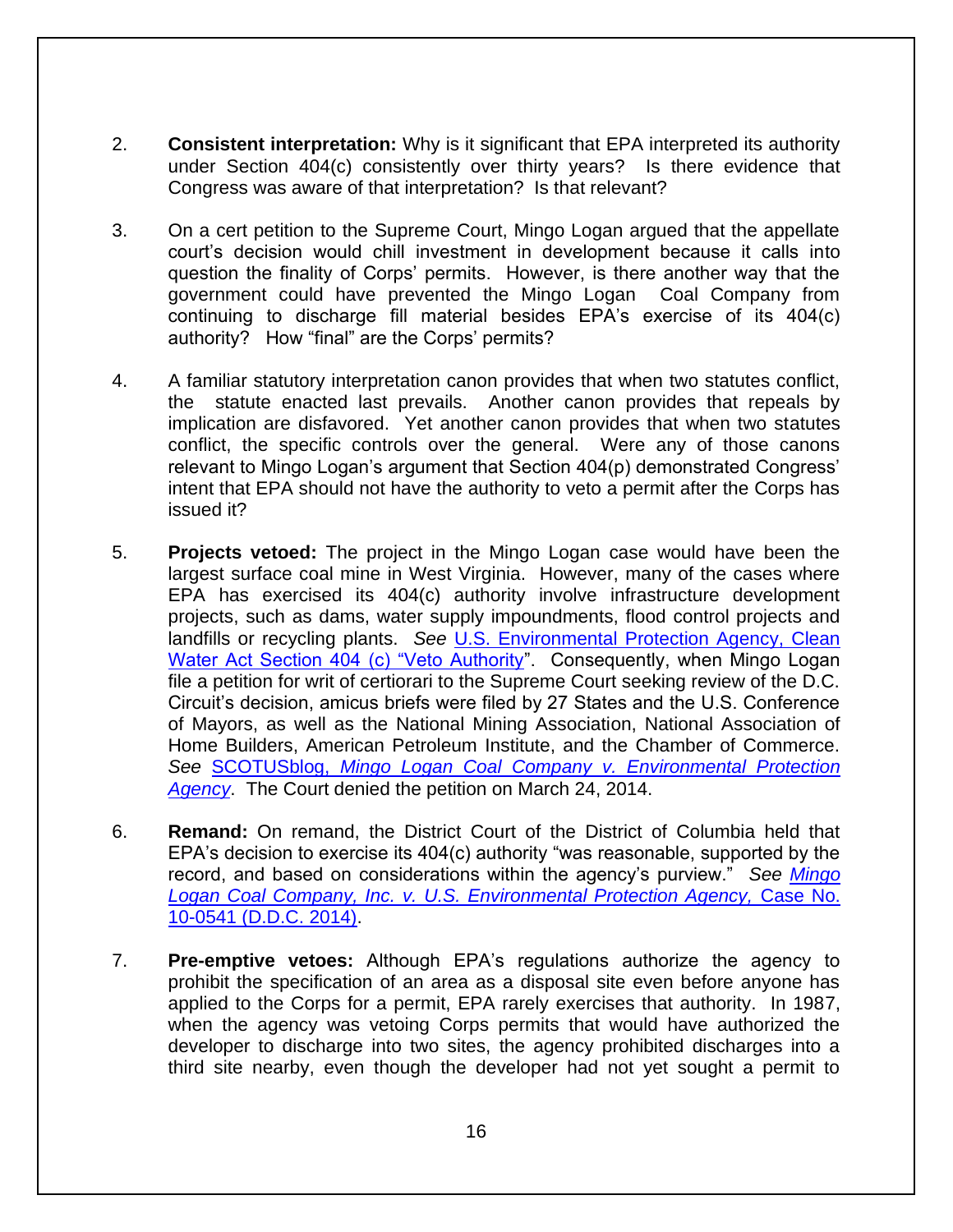discharge there. *See* [52 Fed. Reg. 38519, 38520 \(Oct. 16, 1987\).](https://www.epa.gov/sites/default/files/2015-05/documents/henry-rem_pd.pdf) While that project involved a relatively small parcel of land (60 acres of wetlands), in 2014, EPA began Section 404(c) proceedings to address impacts from an open pit mining project in Alaska that would cover almost 70 square kilometers and could destroy between 1200 and 4900 acres of wetlands. *See* [Environmental](https://www.epa.gov/bristolbay/bristol-bay-assessment-final-report-2014)  [Protection Agency, EPA 910-R-14-001ES,](https://www.epa.gov/bristolbay/bristol-bay-assessment-final-report-2014) *An Assessment of the Potential [Mining Impacts on Salmon Ecosystems of Bristol Bay, Alaska](https://www.epa.gov/bristolbay/bristol-bay-assessment-final-report-2014)* 11,13 (Jan. 2014). Several tribes asked EPA to begin the Section 404(c) proceedings before developers applied to the Corps for a permit for the Pebble Mine project. *See* Environmental Protection Agency, *[Why We Studied the Bristol Bay Watershed.](http://www2.epa.gov/bristolbay/why-we-studied-bristol-bay-watershed)* When the agency received those requests, it decided to conduct a scientific assessment of the Bristol Bay watershed to understand how large scale mining could impact water quality and the ecosystem, which is home to one of the largest sockeye salmon populations in the world. *Id.* After completing the assessment, EPA decided to begin the 404(c) process even though a developer had not yet sought a Seciton 404 permit from the Corps. *See* U.S. Environmental Protection Agency, *[Proposed Determination Of The](https://www.epa.gov/sites/default/files/2014-07/documents/pebble_es_pd_071714_final.pdf) U.S. [Environmental Protection Agency Region 10](https://www.epa.gov/sites/default/files/2014-07/documents/pebble_es_pd_071714_final.pdf) Pursuant To Section 404(C) Of The Clean Water Act [Pebble Deposit Area, Southwest Alaska,](https://www.epa.gov/sites/default/files/2014-07/documents/pebble_es_pd_071714_final.pdf)* July 2014.. The developer immediately sued EPA, but the Ninth Circuit rejected the challenge, concluding that EPA's initiation of the 404(c) process was not a "final agency action." *See Pebble Limited Partnership v. EPA,* 9 th [Cir., No. 3:14-cv-00097-](http://cdn.ca9.uscourts.gov/datastore/memoranda/2015/05/28/14-35845.pdf) HRH, *ruling* [5/28/15](http://cdn.ca9.uscourts.gov/datastore/memoranda/2015/05/28/14-35845.pdf) (unpublished opinion). In July, 2019, however, EPA reversed course and withdrew its proposed Section 404(c) veto of the project after the developer applied to the Corps for a 404 permit. *See* [84 Fed. Reg.](https://www.govinfo.gov/content/pkg/FR-2019-08-30/pdf/2019-18596.pdf)  [45749](https://www.govinfo.gov/content/pkg/FR-2019-08-30/pdf/2019-18596.pdf) (Aug. 30, 2019). Several groups sued to challenge the agency's decision, but the federal district court for Alaska dismissed the lawsuit, finding that EPA's decision was not reviewable because it was "committed to agency discretion" under the APA. *See [Bristol Bay Economic Development Corporation et al v.](https://law.justia.com/cases/federal/district-courts/alaska/akdce/3:2019cv00265/62717/75/)  [Hladick et al,](https://law.justia.com/cases/federal/district-courts/alaska/akdce/3:2019cv00265/62717/75/)* 454 F.Supp.3d 892 (D.Alaska 2020). The Ninth Circuit disagreed, though, and held that EPA's regulations  $(40 \text{ C.F.R.} \S 231.5(a))$  limit the agency's discretion and establish a standard for judicial review, because they allow the agency to withdraw a veto "only if [the agency determines] that an unacceptable adverse effect is not likely." *See [Trout Unlimited v. Pirzadeh,](http://cdn.ca9.uscourts.gov/datastore/opinions/2021/06/17/20-35504.pdf)* No. 20-35504, (9th Cir., June 20, 2021). Thus, the court held that EPA's decision was reviewable and remanded the case to the district court. *Id.* (The Ninth Circuit's oral arguments on the case are available [here.](https://www.youtube.com/watch?v=jPJB4AClaJY)) Meanwhile, the Corps of Engineers denied the developer a 404 permit in November, 2020, but the Corps agreed, in April 2021, to hear the developer's administrative appeal of the permit denial.

8 **End Run Around a Veto:** In 2008, EPA issued a veto of the Yazoo Backwater Area Pumps project, a Corps of Engineers' flood control project on the Mississippi River. *See* [73 Fed. Reg. 54398](https://www.govinfo.gov/content/pkg/FR-2008-09-19/pdf/E8-22002.pdf#page=1) (Sept. 19, 2008). The agency has never revoked that veto. However, twelve years later, the Corps made some minor changes to the development proposal and EPA concluded that the Corps'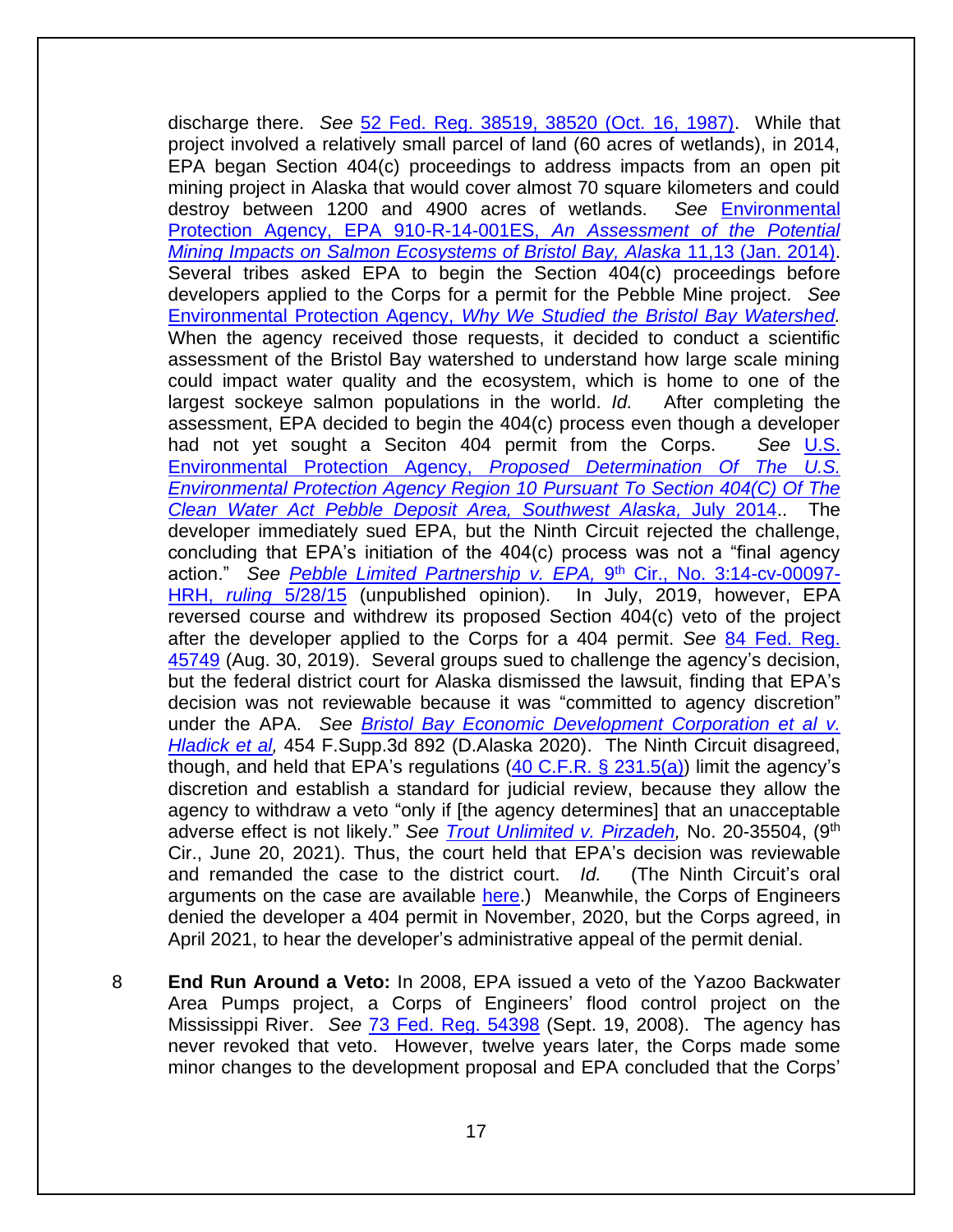new proposal would not be covered by the veto. *See* Emily Waggster Pettus, *[Yazoo Backwater flood control project approved: But will it ever get built?](https://www.clarionledger.com/story/news/local/2021/01/16/yazoo-flood-control-project-approved-funding-lawsuits/4183702001/)*, A.P., Jan. 15, 2021. Several environmental groups sued EPA, claiming that the agency had, in effect, revoked its veto in a manner that is arbitrary and capricious and did not follow procedures required by the APA to revoke the veto. *See [American Rivers v. Environmental Protection Agency,](https://earthjustice.org/sites/default/files/files/1_-_complaint.pdf)* No. 1-21-cv-00097, (D.D.C., Jan. 12, 2021).

#### **C. Standards for the Veto**

Section 404(c) empowers EPA to exercise its authority whenever the Administrator determines that a discharge will have an *unacceptable adverse effect* on municipal water supplies, shellfish beds and fishery areas, wildlife, or recreational areas. *See* [33](http://www.law.cornell.edu/uscode/text/33/1344)  [U.S.C. § 1344\(c\).](http://www.law.cornell.edu/uscode/text/33/1344) The statute does not further define "*unacceptable adverse effect*", but EPA's regulations define it as an "impact on an aquatic or wetland ecosystem which is likely to result in significant degradation of municipal water supplies (including surface or ground water) or significant loss of or damage to fisheries, shellfishing, or wildlife habitat or recreation areas." *See* [40 C.F.R. § 231.2\(e\).](http://www.law.cornell.edu/cfr/text/40/231.2) More importantly, perhaps, the regulations provide that "In evaluating the unacceptability of such impacts, consideration should be given to the relevant portions of the section 404(b)(1) guidelines." *Id.*

Since neither the statute nor the regulations provide a clear substantive standard for EPA's exercise of authority, the agency frequently commences Section 404(c) proceedings when it concludes that the Corps is planning to issue, or has issued, a permit in violation of the 404(b)(1) guidelines. For instance, in *[James City County v.](http://law.justia.com/cases/federal/appellate-courts/F2/955/254/448335/)  [U.S. Environmental Protection Agency](http://law.justia.com/cases/federal/appellate-courts/F2/955/254/448335/)*, 955 F.2d 254 (4<sup>th</sup> Cir. 1992), EPA initially vetoed a Corps permit because the agency determined that the Corps incorrectly determined that there were no practicable alternatives for the proposed project. Similarly, in *[Bersani](http://law.justia.com/cases/federal/appellate-courts/F2/850/36/3499/)  v. Robichaud,* [850 F.2d 36 \(2d Cir. 1988\),](http://law.justia.com/cases/federal/appellate-courts/F2/850/36/3499/) the Second Circuit upheld EPA's veto of a mall development project based on the agency's determination that the Corps incorrectly applied the alternatives analysis.

Since many of the projects that EPA has vetoed have been public works projects, developers and local governments have argued that EPA should weigh and balance the "public interest" of a project against any environmental harms when determining whether a discharge would have an *unacceptable* adverse effect. However, courts have generally rejected that argument. As the Fourth Circuit wrote in *[James City](http://law.justia.com/cases/federal/appellate-courts/F3/12/1330/527984/)  County v. Environmental Protection Agency,* 12 F.3d 1330 (4<sup>th</sup> Cir. 1993), in response to an argument that EPA should weigh the necessity of an enlarged water supply for the community against the environmental harms of the project:

"Congress obviously intended the Corps ... in the initial permitting process to consider the total range of factors bearing on the necessity or desirability of building a dam in the Nation's waters, including whether the project was in the public interest. ... Ultimately, however, recognizing the EPA's expertise and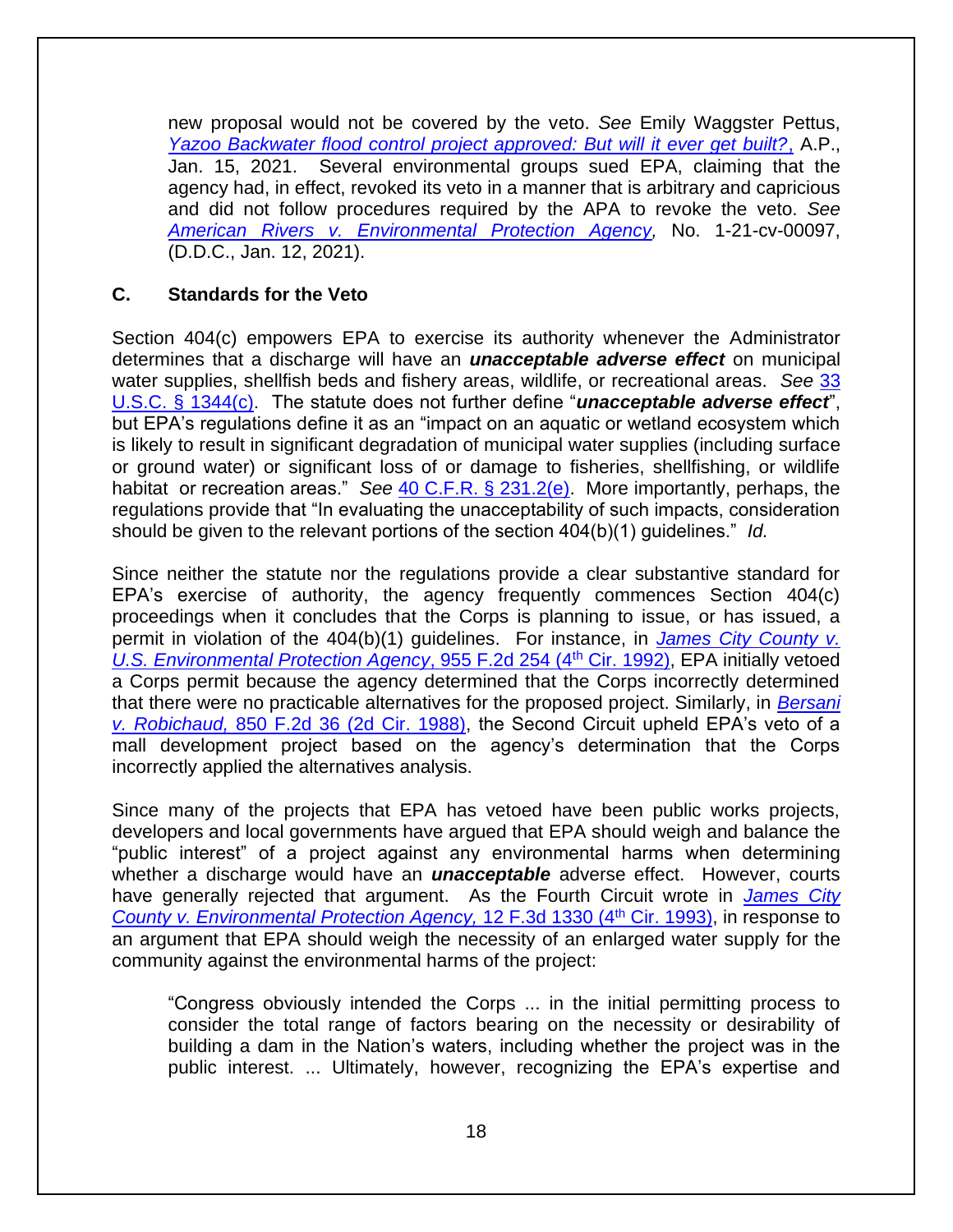concentrated concern with environmental matters, Congress gave the final decision whether to permit a project to that agency. Its authority to veto to protect the environment is practically unadorned. ... In our view, the EPA's only function relating to the quantities of available water is limited to assuring purity in whatever quantities the state and local agencies provide. For those reasons, we think its veto based solely on environmental harms was proper."

#### **Questions and comments**

- 1. **Basis for decision**: Although EPA frequently exercises its Section 404(c) authority when it determines that the Corps has misapplied the 404(b)(1) guidelines, the agency also exercises its authority by making a more general determination that a discharge is likely to cause a significant degradation of water supplies or significant loss of, or damage to, fisheries, shellfishing, or wildlife habitat or recreation areas. When the agency exercises its authority in advance of a permit application, as in the Pebble Mine case, it cannot rely on the 404(b)(1) guidelines, as there is no project proposal to evaluate against the guidelines.
- 2. **Standard of Review:** What standard of review will courts apply to EPA's determination that a discharge will have an unacceptable adverse effect on municipal water supplies, shellfish beds and fishery areas, wildlife, or recreational areas? *See [James City County v. Environmental](http://law.justia.com/cases/federal/appellate-courts/F3/12/1330/527984/) Protection Agency,* 12 F.3d 1330  $(4<sup>th</sup>$  [Cir. 1993\).](http://law.justia.com/cases/federal/appellate-courts/F3/12/1330/527984/) To the extent that EPA's decision is based on the 404(b)(1) guidelines, does EPA owe any deference to the Corps' interpretation of, or application of, the guidelines? *See* in *[Bersani v. Robichaud,](http://law.justia.com/cases/federal/appellate-courts/F2/850/36/3499/)* 850 F.2d 36 (2d [Cir. 1988\).](http://law.justia.com/cases/federal/appellate-courts/F2/850/36/3499/)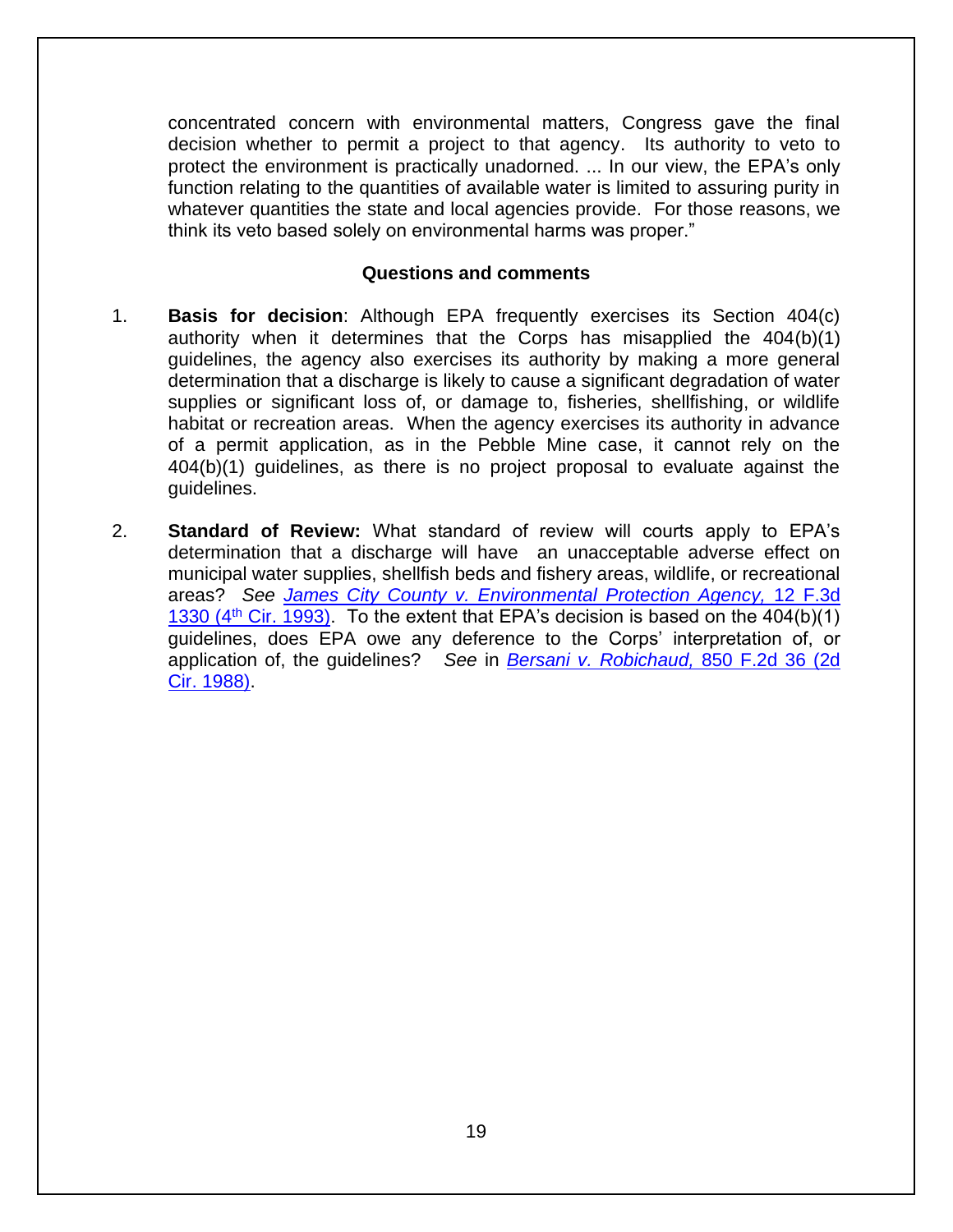#### **Drafting Exercise**

The Freedom of Information Act, [5 U.S.C. § 552,](http://www.law.cornell.edu/uscode/text/5/552) allows any person to request and obtain agency records on any topic, although it exempts nine categories of records from the disclosure requirement. *Id.* § 552(b). The statute requires agencies to respond to requests within specific time periods and authorizes agencies to charge reasonable fees to find, duplicate and review documents that will be disclosed. *Id.* § 552(a). The statute also authorizes agencies to disclose the documents without charging fees "if the disclosure of the information is in the public interest because it is likely to contribute significantly to public understanding of the operations or activities of the government and is not primarily in the commercial interest of the requester." *Id.* § 552(a)(4)(A)(iii). Federal agencies adopt their own regulations to implement FOIA and EPA's regulations are codified at [40 C.F.R. § 2.100,](https://www.ecfr.gov/cgi-bin/text-idx?SID=3a1ffcabdac3b04788a29bcf8c3da98c&node=40:1.0.1.1.2&rgn=div5) *et. seq*. The agency also maintains a FOIA reference guide that outlines the process for making a FOIA request at <https://www.epa.gov/foia>

For this drafting exercise, you will be drafting a FOIA request to EPA, but *DO NOT USE EPA'S ONLINE FOIA REQUEST FORM*. Instead, you should model your request on sample letters like those provided by the [National Freedom of Information Coalition,](http://www.nfoic.org/sample-foia-request-letters) [George Washington University,](https://web.archive.org/web/20150920210537/http:/nsarchive.gwu.edu/IMG/SampleFOIAletter.pdf) or the [Department of the Treasury.](https://web.archive.org/web/20150915000000*/http:/www.fincen.gov/foia/files/samplefoiaandparequest.pdf) EPA's regulations will identify the appropriate person to whom your request should be directed.

For purposes of this drafting exercise, you are an attorney with Defenders of the Canadian River, a non-profit environmental advocacy group. Several years ago, the Corps of Engineers issued a Clean Water Act Section 404 permit to the Mammoth Quarry Company, authorizing mining activities that impact wetlands adjacent to the Canadian River. Your organization believes that the discharges authorized by the permit are having a much greater impact on those wetlands than the Corps anticipated when it issued the permit. Recently, EPA has been considering initiating Section 404(c) proceedings to "withdraw the specification" of the site of Mammoth's discharge as a disposal site. You have heard that sometime in the last two months, Senator Letitia Fen, a supporter of the quarry, met with EPA to express her opposition to Section 404(c) proceedings. You have also heard that representatives of the Mammoth Quarry Company met with EPA, within the last month, to provide the agency with studies that indicate that the discharge of dredged or fill material from the quarry is not harming the wetlands adjacent to the Canadian River. After those meetings, EPA announced that it had decided that it would not take any further action under Section 404(c) at this time.

You don't know whether Senator Fen provided EPA with any documents at her meeting with the agency or whether the agency kept any minutes regarding the meetings with Senator Fen or the Mammoth Quarry Company, but you would like to see *any documents that the Senator or the Quarry Company provided to EPA, any documents that EPA provided to the Senator or the Quarry Company, any minutes of the meetings, and any communications between Senator Fen and EPA or the Quarry Company and EPA relating to those meetings*. In order to obtain those records, you need to make a request to EPA under the Freedom of Information Act.